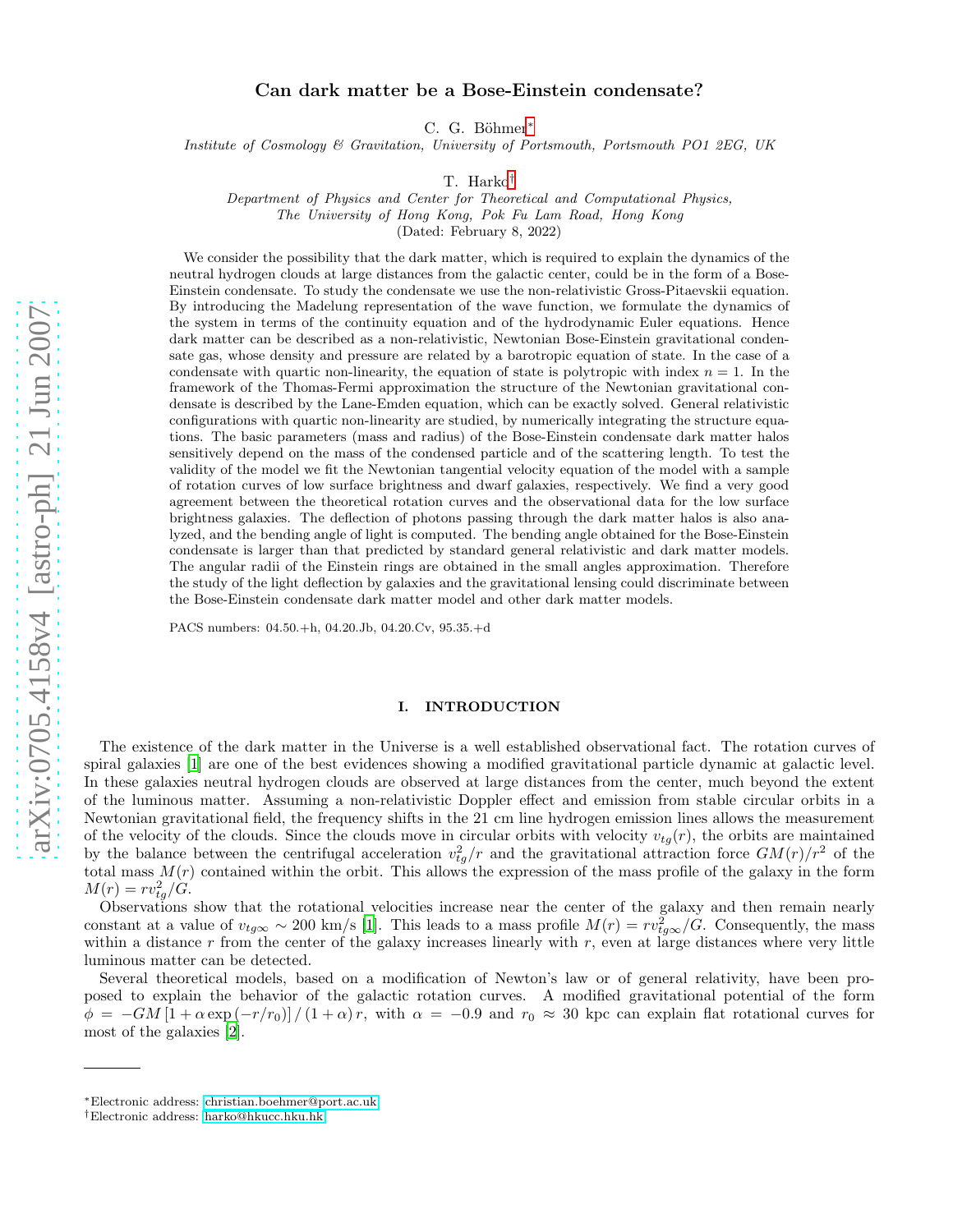In an other model, called MOND, and proposed by Milgrom [\[3](#page-18-2)], the Poisson equation for the gravitational potential  $\nabla^2 \phi = 4\pi G \rho$  is replaced by an equation of the form  $\nabla [\mu(x) (\nabla \phi / a_0)] = 4\pi G \rho$ , where  $a_0$  is a fixed constant and  $\mu(x)$  a function satisfying the conditions  $\mu(x) = x$  for  $x \ll 1$  and  $\mu(x) = 1$  for  $x \gg 1$ . The force law, giving the acceleration a of a test particle becomes  $a = a_N$  for  $a_N \gg a_0$  and  $a = \sqrt{a_N a_0}$  for  $a_N \ll a_0$ , where  $a_N$  is the usual Newtonian acceleration. The rotation curves of the galaxies are predicted to be flat, and they can be calculated once the distribution of the baryonic matter is known. Alternative theoretical models to explain the galactic rotation curves have been elaborated recently by Mannheim [\[4\]](#page-18-3), Moffat and Sokolov [\[5](#page-18-4)] and Roberts [\[6\]](#page-18-5). The idea that dark matter is a result of the bulk effects in brane world cosmological models was considered in [\[7](#page-18-6)].

A general analysis of the possibility of an alternative gravity theory explaining the dynamics of galactic systems without dark matter was performed by Zhytnikov and Nester [\[8\]](#page-18-7). From very general assumptions about the structure of a relativistic gravity theory (the theory is metric, invariant under general coordinates transformation, has a good linear approximation, it does not possess any unusual gauge freedom and it is not a higher derivative gravity), a general expression for the metric to order  $(v/c)^2$  has been derived. This allows to compare the predictions of the theory with various experimental data: the Newtonian limit, light deflection and retardation, rotation of galaxies and gravitational lensing. The general conclusion of this study is that the possibility for any gravity theory to explain the behavior of galaxies without dark matter is rather improbable.

Hence one of most promising ways to explain the galactic rotation curves is by postulating the existence of some dark (invisible) matter, distributed in a spherical halo around the galaxies. This behavior of the galactic rotation curves is explained by postulating the existence of some dark (invisible) matter, distributed in a spherical halo around the galaxies. The dark matter is assumed to be a cold, pressure-less medium. There are many possible candidates for dark matter, the most popular ones being the weekly interacting massive particles (WIMP) (for a recent review of the particle physics aspects of dark matter see [\[9](#page-18-8)]). Their interaction cross section with normal baryonic matter, while extremely small, are expected to be non-zero and we may expect to detect them directly. It has also been suggested that the dark matter in the Universe might be composed of superheavy particles, with mass  $\geq 10^{10}$  GeV. But observational results show the dark matter can be composed of superheavy particles only if these interact weakly with normal matter or if their mass is above  $10^{15}$  GeV [\[10\]](#page-18-9). Scalar fields or other long range coherent fields coupled to gravity have also intensively been used to model galactic dark matter [\[11](#page-18-10)].

At very low temperatures, particles in a dilute Bose gas can occupy the same quantum ground state, forming a Bose-Einstein (BEC) condensate, which appears as a sharp peak over a broader distribution in both coordinates and momentum space. The possibility to obtain quantum degenerate gases by a combination of laser and evaporative cooling techniques has opened several new lines of research, at the border of atomic, statistical and condensed matter physics (for recent reviews see [\[12](#page-18-11), [13](#page-18-12)]).

An ideal system for the experimental observation of the BEC condensation is a dilute atomic Bose gas confined in a trap and cooled to very low temperatures. BEC were first observed in 1995 in dilute alkali gases such as vapors of rubidium and sodium. In these experiments, atoms were confined in magnetic traps, evaporatively cooled down to a fraction of a microkelvin, left to expand by switching off the magnetic trap, and subsequently imaged with optical methods. A sharp peak in the velocity distribution was observed below a critical temperature, indicating that condensation has occurred, with the alkali atoms condensed in the same ground state. Under the typical confining conditions of experimental settings, BEC's are inhomogeneous, and hence condensates arise as a narrow peak not only in the momentum space but also in the coordinate space [\[14\]](#page-18-13).

If considering only two-body, mean field interactions, a dilute Bose-Einstein gas near zero temperature can be modeled using a cubic non-linear Schrödinger equation with an external potential, which is known as the Gross-Pitaevskii equation [\[12\]](#page-18-11).

The idea that the dark matter is composed of ultra-light scalar particles ( $m \approx 10^{-22}$  eV) in a (cold) Bose-Einstein condensate state, was proposed initially in [\[15](#page-18-14)], and further developed in [\[16\]](#page-18-15). The wave properties of the dark matter stabilize gravitational collapse, providing halo cores and sharply suppressing small-scale linear power. The speed of BEC's in atomic vapors and in galactic dark matter was studied in [\[17\]](#page-18-16). A cosmological model in which the boson dark matter gradually condensates into dark energy was considered in [\[18](#page-18-17)]. Negative pressure associated with the condensate yields the accelerated expansion of the Universe and the rapid collapse of the smallest scale fluctuations into many black holes, which become the seeds of the first galaxies.

Scalar mediated interactions among baryons embedded in a Bose-Einstein condensate, composed of the mediating particles, which extend well beyond the Compton wavelength, were studied in [\[19\]](#page-18-18). If the dark matter of the Universe is composed of such a condensate, the imprints of an interaction between the baryonic and the dark matter could be manifest as anomalies in the peak structure of the Cosmic Microwave Background. In a medium composed of scalar particles with non-zero mass, the range of Van der Waals-type scalar mediated interactions among nucleons becomes infinite when the medium makes a transition to a Bose-Einstein condensed phase. In an astrophysical context this phenomenon was explored in [\[20](#page-18-19)] and the effect of a scalar dark matter background on the equilibrium of degenerate stars was studied.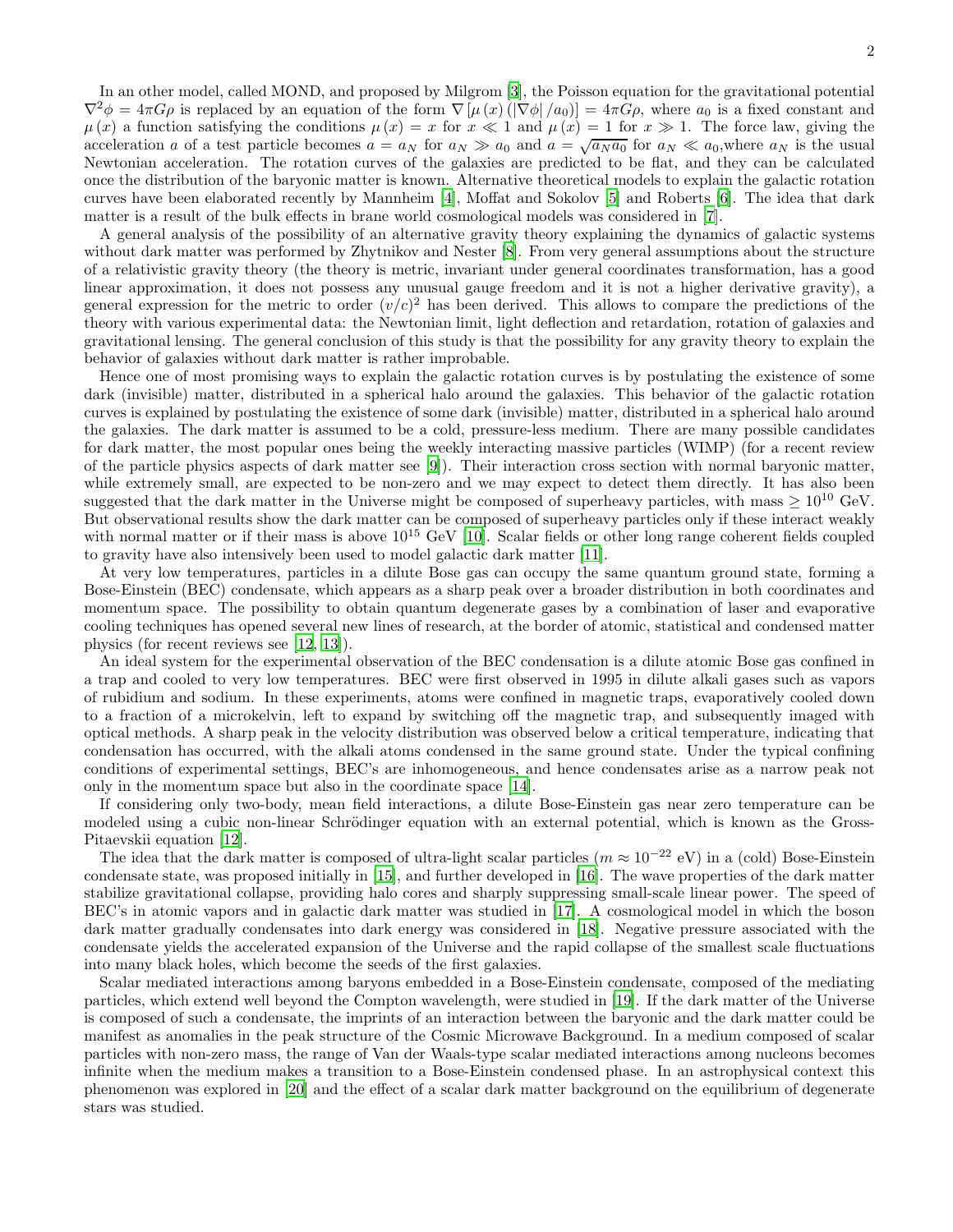A relativistic version of the Gross-Pitaevskii equation was proposed in [\[21](#page-18-20)] and the cosmological implications of a steady slow BEC process were considered. It is interesting to note that the resulting equation of state for the condensate is that of the Whittaker solution [\[22\]](#page-18-21), which has special importance in classical general relativity. Namely, the solution is the static non-rotating limit of the Wahlquist solution, which is probably the most important exact rotating perfect fluid spacetime.

Dolgov and Smirnov [\[23](#page-18-22)] assumed that the Pauli exclusion principle is violated for neutrinos, and consequently, neutrinos obey the Bose-Einstein statistics. Neutrinos may form cosmological Bose condensates, which accounts for all (or a part of) the dark matter in the universe. "Wrong" statistics of neutrinos could modify big bang nucleosynthesis, leading to the effective number of neutrino species smaller than three. The Pauli principle violation for neutrinos can be tested in the two-neutrino double beta decay. In order to effectively modify Kepler's law without changing standard Newtonian gravity, the galactic dark matter was described by a scalar field in [\[24](#page-18-23)]. For cold scalar fields, this model corresponds to a gravitationally confined Boson-Einstein condensate, but of galactic dimensions. A light, neutral vector particle associated with a vector field  $\phi^{\mu}$ , and which appears in a modified theory of gravity, may form a cold fluid of Bose-Einstein condensates before the cosmological recombination with zero pressure and zero shear viscosity [\[25](#page-18-24)]. Vortices in axion condensates on the galactic scale have been studied in [\[26\]](#page-18-25). Such vortices can occur as a result of global rotation of the early universe. Various cosmological implications of axion condensation have been investigated in [\[27\]](#page-18-26).

The dynamical equations describing the evolution of a self-gravitating fluid of cold dark matter can be written in the form of a Schrodinger equation coupled to a Poisson equation, describing Newtonian gravity. It has been shown that, in the quasi-linear regime, the Schrodinger equation can be reduced to the exactly solvable free-particle Schrodinger equation. This approach can be used to study gravitational instabilities or structure formation [\[28\]](#page-18-27). Unified models for dark matter and dark energy via a single fluid and models discussing the properties of the dark energy and cosmological horizons have been proposed and discussed in [\[29](#page-18-28)].

It is the purpose of the present paper to systematically investigate the possibility that the dark matter, which is required to explain the dynamics of the neutral hydrogen clouds at large distances from the galactic center, could be in the form of a Bose-Einstein condensate. To study the dark matter condensate we use the non-relativistic Gross-Pitaevskii equation. By introducing the Madelung representation of the wave function, we formulate the dynamics of the (quantum) system in terms of the continuity equation and of the hydrodynamic Euler equations. Hence dark matter can be described as a non-relativistic, Newtonian Bose-Einstein gravitational condensate gas, whose density and pressure are related by a barotropic equation of state. In the case of a condensate with quartic non-linearity, the equation of state is polytropic with index  $n = 1$ .

In the framework of the Thomas-Fermi approximation, the structure of the Newtonian gravitational condensate is described by the Lane-Emden equation, which can be exactly solved. General relativistic configurations with quartic non-linearity are studied, by numerically integrating the structure equations. The basic parameters (mass and radius) of the Bose-Einstein condensate dark matter halos sensitively depend on the mass m of the condensed particle, of the scattering length a and of the central density of the dark matter. The values of these parameters can be constrained by using the known radii and masses of the galactic dark matter halos.

To test the viability of the model and in order to apply it to realistic systems, we compute the rotation curve of the Bose-Einstein condensate for a sample of 12 galaxies that includes low surface brightness and dwarf galaxies with measured rotation curves extending in the dark matter dominated region. A best fit to the rotation curves of galaxies is obtained in terms of a parametric core baryonic mass distribution, which is superposed with the Bose-Einstein condensate mass distribution. It turns out that the Newtonian potential of the core is asymptotically decreasing, but the corrected rotation curve is much higher than the Newtonian one, thus offering the possibility to fit the rotation curves. For low surface brightness galaxies we find a very good agreement between the theoretical rotation curve with a normal baryonic core and the observational data.

The deflection of photons passing through the dark matter halos is also analyzed, and the bending angle of light is computed. The bending angle obtained for the Bose-Einstein condensate is larger than that predicted by standard general relativistic and dark matter models. The angular radii of the Einstein rings are obtained in the small angles approximation. Therefore the study of the light deflection by galaxies and the gravitational lensing provides a powerful observational method to discriminate between the Bose-Einstein condensate dark matter model and other dark matter models.

The present paper is organized as follows. The basic equations describing the gravitationally bounded Bose-Einstein condensate are derived in Section II. The case of the condensate with quartic non-linearity is considered in Section III. Newtonian dark matter condensate models are analyzed in Section IV. General relativistic condensate models are studied numerically in Section V. We compare the predictions of our model with the observed galactic rotation curves in Section VI. The bending of light by dark matter condensate halos is considered in Section VII. We discuss and conclude our results in Section VIII.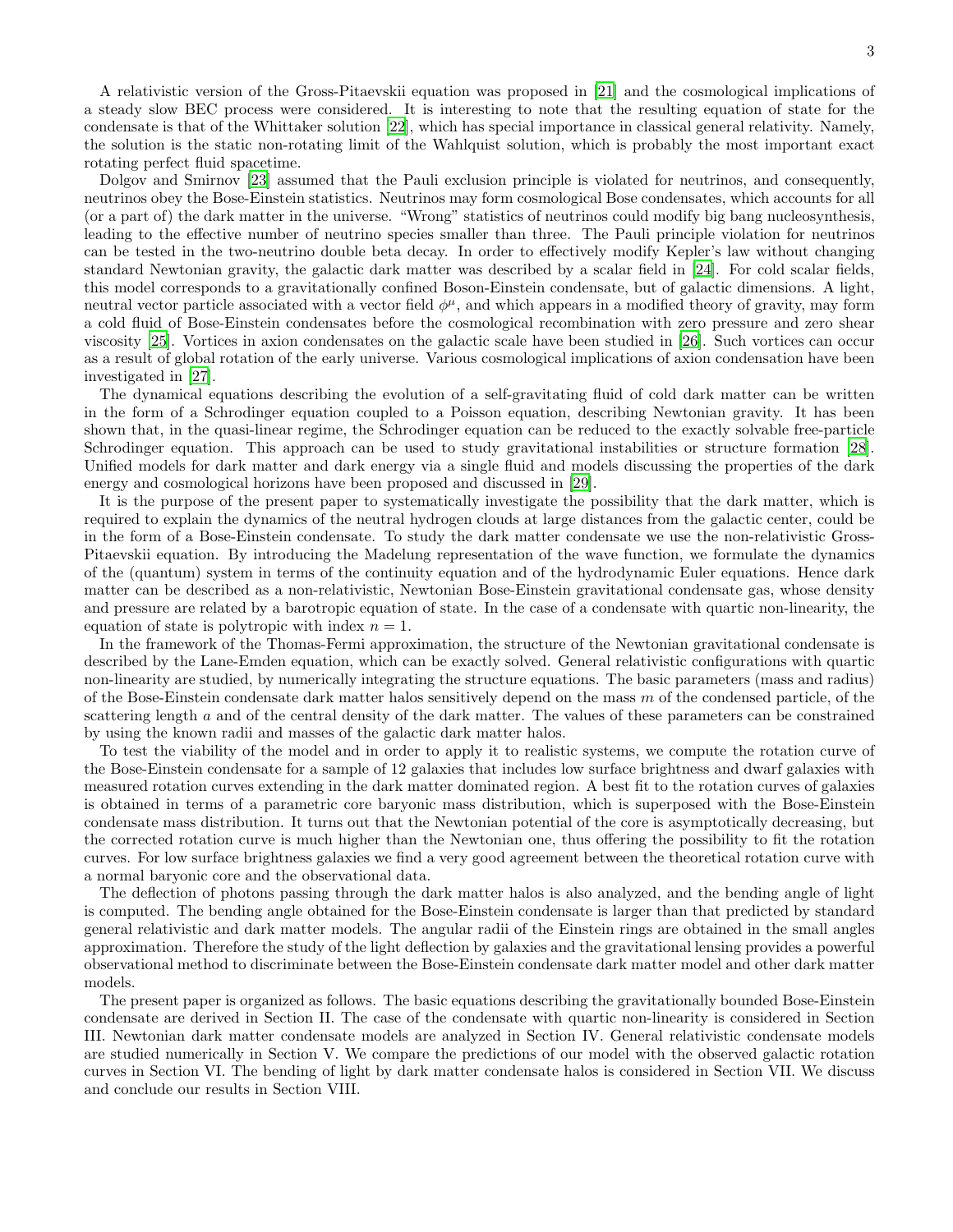# II. THE GROSS-PITAEVSKII EQUATION FOR GRAVITATIONALLY BOUNDED BOSE-EINSTEIN CONDENSATES

In a quantum system of N interacting condensed bosons most of the bosons lie in the same single-particle quantum state. For a system consisting of a large number of particles, the calculation of the ground state of the system with the direct use of the Hamiltonian is impracticable, due to the high computational cost. However, the use of some approximate methods can lead to a significant simplification of the formalism. One such approach is the mean field description of the condensate, which is based on the idea of separating out the condensate contribution to the bosonic field operator. We also assume that in a medium composed of scalar particles with non-zero mass, the range of Van der Waals-type scalar mediated interactions among nucleons becomes infinite, when the medium makes a transition to a Bose-Einstein condensed phase.

The many-body Hamiltonian describing the interacting bosons confined by an external potential  $V_{ext}$  is given, in the second quantization, by

$$
\hat{H} = \int d\vec{r}\hat{\Psi}^{+}(\vec{r}) \left[ -\frac{\hbar^{2}}{2m} \nabla^{2} + V_{rot}(\vec{r}) + V_{ext}(\vec{r}) \right] \hat{\Psi}(\vec{r}) + \frac{1}{2} \int d\vec{r}d\vec{r}' \hat{\Psi}^{+}(\vec{r}) \hat{\Psi}^{+}(\vec{r}') V(\vec{r} - \vec{r}') \hat{\Psi}(\vec{r}) \hat{\Psi}(\vec{r}'), \quad (1)
$$

where  $\hat{\Psi}(\vec{r})$  and  $\hat{\Psi}^+(\vec{r})$  are the boson field operators that annihilate and create a particle at the position  $\vec{r}$ , respectively, and  $V(\vec{r}-\vec{r}')$  is the two-body interatomic potential [\[12](#page-18-11)].  $V_{rot}(\vec{r})$  is the potential associated to the rotation of the condensate, and is given by

<span id="page-3-0"></span>
$$
V_{rot}(\vec{r}) = f_{rot}(t) \frac{m\omega^2}{2} \vec{r}^2,
$$
\n(2)

where  $\omega$  is the angular velocity of the condensate and  $f_{rot}(t)$  a function which takes into account the possible time variation of the rotation potential. For a system consisting of a large number of particles, the calculation of the ground state of the system with the direct use of Eq. [\(1\)](#page-3-0) is impracticable, due to the high computational cost.

Therefore, the use of some approximate methods can lead to a significant simplification of the formalism. One such approach is the mean field description of the condensate, which is based on the idea of separating out the condensate contribution to the bosonic field operator. For a uniform gas in a volume  $V$ , BEC occurs in the single particle state  $\Psi_0 = 1\sqrt{V}$ , having zero momentum. The field operator can be decomposed then in the form  $\hat{\Psi}(\vec{r}) = \sqrt{N/V} + \hat{\Psi}'(\vec{r})$ . By treating the operator  $\hat{\Psi}'(\vec{r})$  as a small perturbation, one can develop the first order theory for the excitations of the interacting Bose gases [\[12](#page-18-11)].

In the general case of a non-uniform and time-dependent configuration the field operator in the Heisenberg representation is given by

<span id="page-3-1"></span>
$$
\hat{\Psi}(\vec{r},t) = \psi(\vec{r},t) + \hat{\Psi}'(\vec{r},t),\tag{3}
$$

where  $\psi(\vec{r}, t)$ , also called the condensate wave function, is the expectation value of the field operator,  $\psi(\vec{r}, t)$  $\langle \hat{\Psi}(\vec{r},t) \rangle$ . It is a classical field and its absolute value fixes the number density of the condensate through  $\rho(\vec{r},t)$  $|\psi(\vec{r},t)|^2$ . The normalization condition is  $N = \int \rho(\vec{r},t) d^3\vec{r}$ , where N is the total number of particles in the condensate.

The equation of motion for the condensate wave function is given by the Heisenberg equation corresponding to the many-body Hamiltonian given by Eq. [\(1\)](#page-3-0),

$$
i\hbar \frac{\partial}{\partial t} \hat{\Psi}(\vec{r},t) = \left[\hat{\Psi},\hat{H}\right] = \left[-\frac{\hbar^2}{2m}\nabla^2 + V_{rot}(\vec{r}) + V_{ext}(\vec{r}) + \int d\vec{r}' \hat{\Psi}^+(\vec{r}',t) V(\vec{r}'-\vec{r}) \hat{\Psi}(\vec{r}',t)\right] \hat{\Psi}(\vec{r},t).
$$
(4)

By replacing  $\hat{\Psi}(\vec{r},t)$  with the condensate wave function  $\psi$  gives the zeroth-order approximation to the Heisenberg equation. In the integral containing the particle-particle interaction  $V(\vec{r}' - \vec{r})$  this replacement is in general a poor approximation for short distances. However, in a dilute and cold gas, only binary collisions at low energy are relevant and these collisions are characterized by a single parameter, the s-wave scattering length, independently of the details of the two-body potential. Therefore, one can replace  $V(\vec{r}' - \vec{r})$  with an effective interaction  $V(\vec{r}' - \vec{r}) = \lambda \delta(\vec{r}' - \vec{r})$ , where the coupling constant  $\lambda$  is related to the scattering length a through  $\lambda = 4\pi\hbar^2 a/m$ . Hence, we assume that in a medium composed of scalar particles with non-zero mass, the range of Van der Waals-type scalar mediated interactions among nucleons becomes infinite, when the medium makes a transition to a Bose-Einstein condensed phase.

With the use of the effective potential the integral in the bracket of Eq. [\(4\)](#page-3-1) gives  $\lambda |\psi(\vec{r},t)|^2$ , and the resulting equation is the Schrodinger equation with a quartic nonlinear term [\[12\]](#page-18-11).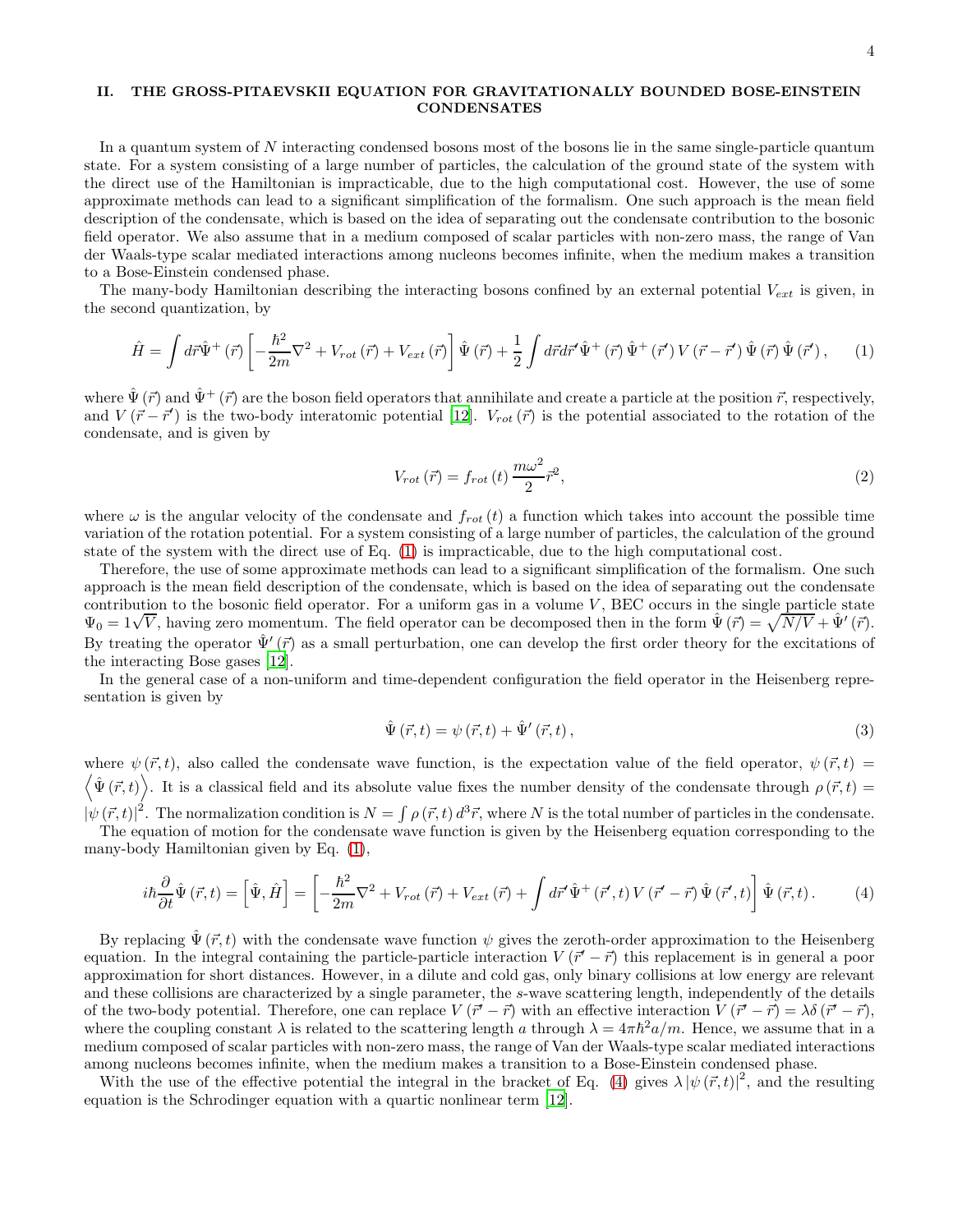<span id="page-4-0"></span>5

However, in order to obtain a more general description of the Bose-Einstein condensate stars, we shall assume an arbitrary non-linear term  $g\left( \left\vert \psi\left( \vec{r},t\right) \right\vert ^{2}\right)$  [\[30](#page-18-29)], where we have denoted

$$
\rho = |\psi(\vec{r}, t)|^2. \tag{5}
$$

The probability density  $\rho$  is normalized according to  $\int d^3 \vec{r} \rho = N$ . As was pointed out in [\[31](#page-18-30)], the Gross-Pitaevskii approximation is a long-wavelength theory widely used to describe a variety of properties of dilute Bose condensates, but for short-ranged repulsive interactions this theory fails in low dimensions, and some essential modifications of the theory are necessary.

Therefore the generalized Gross-Pitaevskii equation describing a gravitationally trapped rotating Bose-Einstein condensate is given by

$$
i\hbar\frac{\partial}{\partial t}\psi\left(\vec{r},t\right) = \left[-\frac{\hbar^2}{2m}\nabla^2 + V_{rot}\left(\vec{r}\right) + V_{ext}\left(\vec{r}\right) + g'\left(\left|\psi\left(\vec{r},t\right)\right|^2\right)\right]\psi\left(\vec{r},t\right),\tag{6}
$$

where we denoted  $g' = dg/d\rho$ . The mass of the condensed particles is denoted by m.

As for  $V_{ext}(\vec{r})$ , we assume that it is the gravitational potential V,  $V_{ext} = V$ , and it satisfies the Poisson equation

$$
\nabla^2 V = 4\pi G \rho_m,\tag{7}
$$

where  $\rho_m = m\rho$  is the mass density inside the Bose-Einstein condensate.

The physical properties of a Bose-Einstein condensate described by the generalized Gross-Pitaevskii equation given by Eq. [\(6\)](#page-4-0) can be understood much easily by using the so-called Madelung representation of the wave function [\[32\]](#page-18-31), which consist in writing  $\psi$  in the form

$$
\psi\left(\vec{r},t\right) = \sqrt{\rho\left(\vec{r},t\right)} \exp\left[\frac{i}{\hbar}S\left(\vec{r},t\right)\right],\tag{8}
$$

where the function  $S(\vec{r}, t)$  has the dimensions of an action.

By substituting the above expression of the wave function into Eq. [\(6\)](#page-4-0) it decouples into a system of two differential equations for the real functions  $\rho$  and  $\vec{v}$ , given by

$$
\frac{\partial \rho_m}{\partial t} + \nabla \cdot (\rho_m \vec{v}) = 0,\tag{9}
$$

$$
\rho_m \left[ \frac{\partial \vec{v}}{\partial t} + (\vec{v} \cdot \nabla) \vec{v} \right] = -\nabla P \left( \frac{\rho_m}{m} \right) - \rho_m \nabla \left( \frac{V_{rot}}{m} \right) - \rho_m \nabla \left( \frac{V_{ext}}{m} \right) - \nabla \cdot \sigma^Q,
$$
\n(10)

where we have introduced the quantum potential

$$
V_Q = -\frac{\hbar^2}{2m} \frac{\nabla^2 \sqrt{\rho}}{\sqrt{\rho}},\tag{11}
$$

the velocity of the quantum fluid

<span id="page-4-2"></span><span id="page-4-1"></span>
$$
\vec{v} = \frac{\nabla S}{m},\tag{12}
$$

respectively, and we denoted

$$
P\left(\frac{\rho_m}{m}\right) = g'\left(\frac{\rho_m}{m}\right)\frac{\rho_m}{m} - g\left(\frac{\rho_m}{m}\right). \tag{13}
$$

From its definition it follows that the velocity field is irrotational, satisfying the condition  $\nabla \times \vec{v} = 0$ . The quantum potential  $V_Q$  has the property [\[32\]](#page-18-31)

$$
\rho \nabla_i V_Q = \nabla_j \left( -\frac{\hbar^2}{4m} \rho \nabla_i \nabla_j \ln \rho \right) = \nabla_j \sigma_{ij}^Q,
$$
\n(14)

where  $\sigma_{ij}^Q = -\hbar^2 \rho \nabla_i \nabla_j \ln \rho / 4m$  is the quantum stress tensor, which has the dimensions of a pressure and is an intrinsically anisotropic quantum contribution to the equations of motion.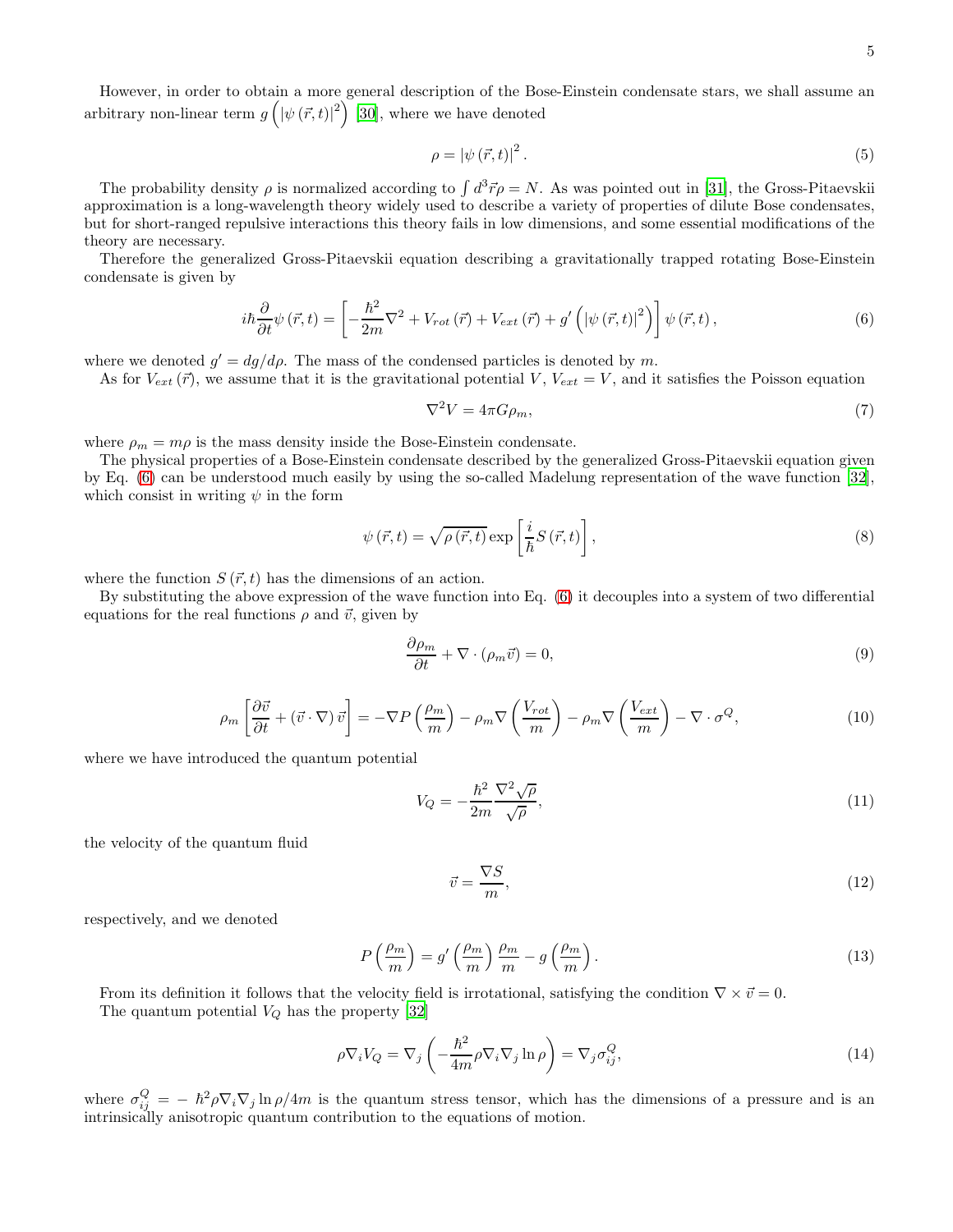Therefore the equations of motion of the gravitational ideal Bose-Einstein condensate take the form of the equation of continuity and of the hydrodynamic Euler equations. The Bose-Einstein gravitational condensate can be described as a gas whose density and pressure are related by a barotropic equation of state [\[30](#page-18-29)]. The explicit form of this equation depends on the form of the non-linearity term g.

For a static ideal condensate,  $\vec{v} \equiv 0$ . In this case from Eq. [\(10\)](#page-4-1) we obtain

$$
V_Q + V_{rot} + V_{ext} + g' = \text{constant}
$$
\n<sup>(15)</sup>

By applying the operator  $\nabla^2$  to both sides of Eq. [\(15\)](#page-5-0) gives

$$
\nabla^2 \left( V_Q + V_{rot} + g' \right) + \nabla^2 V_{ext} = 0. \tag{16}
$$

In the case of a condensate with a non-linearity of the form  $g(\rho_m) = k\rho_m^2/2$  and in the presence of a confining gravitational field  $V = V_{ext}$ , it follows that the generalized potential  $V_{gen} = -V_Q - V_{rot} - k\rho_m$  satisfies the Poisson equation,

<span id="page-5-0"></span>
$$
\nabla^2 V_{gen} = 4\pi G \rho_m. \tag{17}
$$

If the quantum potential can be neglected, the mass density of the condensate is described by the Helmholtz type equation

$$
\nabla^2 \rho_m + \frac{4\pi G}{k} \rho_m + \frac{\omega^2}{k} = 0.
$$
\n(18)

### III. STATIC AND SLOWLY ROTATING NEWTONIAN BOSE-EINSTEIN CONDENSATES

When the number of particles in the gravitationally bounded Bose-Einstein condensate becomes large enough, the quantum pressure term makes a significant contribution only near the boundary of the condensate. Hence it is much smaller than the non-linear interaction term. Thus the quantum stress term in the equation of motion of the condensate can be neglected. This is the Thomas-Fermi approximation, which has been extensively used for the study of the Bose-Einstein condensates [\[12\]](#page-18-11). As the number of particles in the condensate becomes infinite, the Thomas-Fermi approximation becomes exact [\[33](#page-19-0)]. This approximation also corresponds to the classical limit of the theory (it corresponds to neglecting all terms with powers of  $\hbar$  or as the regime of strong repulsive interactions among particles. From a mathematical point of view the Thomas-Fermi approximation corresponds to neglecting in the equation of motion all terms containing  $\nabla \rho$  and  $\nabla S$ .

In the case of a static Bose-Einstein condensate, all physical quantities are independent of time. Moreover, in the first approximation we also neglect the rotation of the condensate, taking  $V_{rot} = 0$ . Therefore the equations describing the static Bose-Einstein condensate in a gravitational field with potential  $V$  take the form

$$
\nabla P\left(\frac{\rho_m}{m}\right) = -\rho_m \nabla \left(\frac{V}{m}\right),\tag{19}
$$

$$
\nabla^2 V = 4\pi G \rho_m. \tag{20}
$$

These equations must be integrated together with the equation of state  $P = P(\rho_m)$ , which follows from Eq. [\(13\)](#page-4-2), and some appropriately chosen boundary conditions. By assuming that the non-linearity in the Gross-Pitaevskii equation is of the form

$$
g(\rho) = \alpha \rho^{\Gamma},\tag{21}
$$

where  $\alpha$  and  $\Gamma$  are positive constants,  $\alpha = constant > 0$ ,  $\Gamma = constant > 0$ , it follows that the equation of state of the gravitational Bose-Einstein condensate is the polytropic equation of state,

$$
P(\rho_m) = \alpha (\Gamma - 1) \rho_m^{\Gamma} = K \rho_m^{\Gamma}, \qquad (22)
$$

where we denoted  $K = \alpha (\Gamma - 1)$ .

By representing  $\Gamma$  in the form  $\Gamma = 1 + 1/n$ , where n is the polytropic index, it follows that the structure of the static gravitationally bounded Bose-Einstein condensate is described by the Lane-Emden equation,

<span id="page-5-1"></span>
$$
\frac{1}{\xi^2} \frac{d}{d\xi} \left( \xi^2 \frac{d\theta}{d\xi} \right) + \theta^n = 0,
$$
\n(23)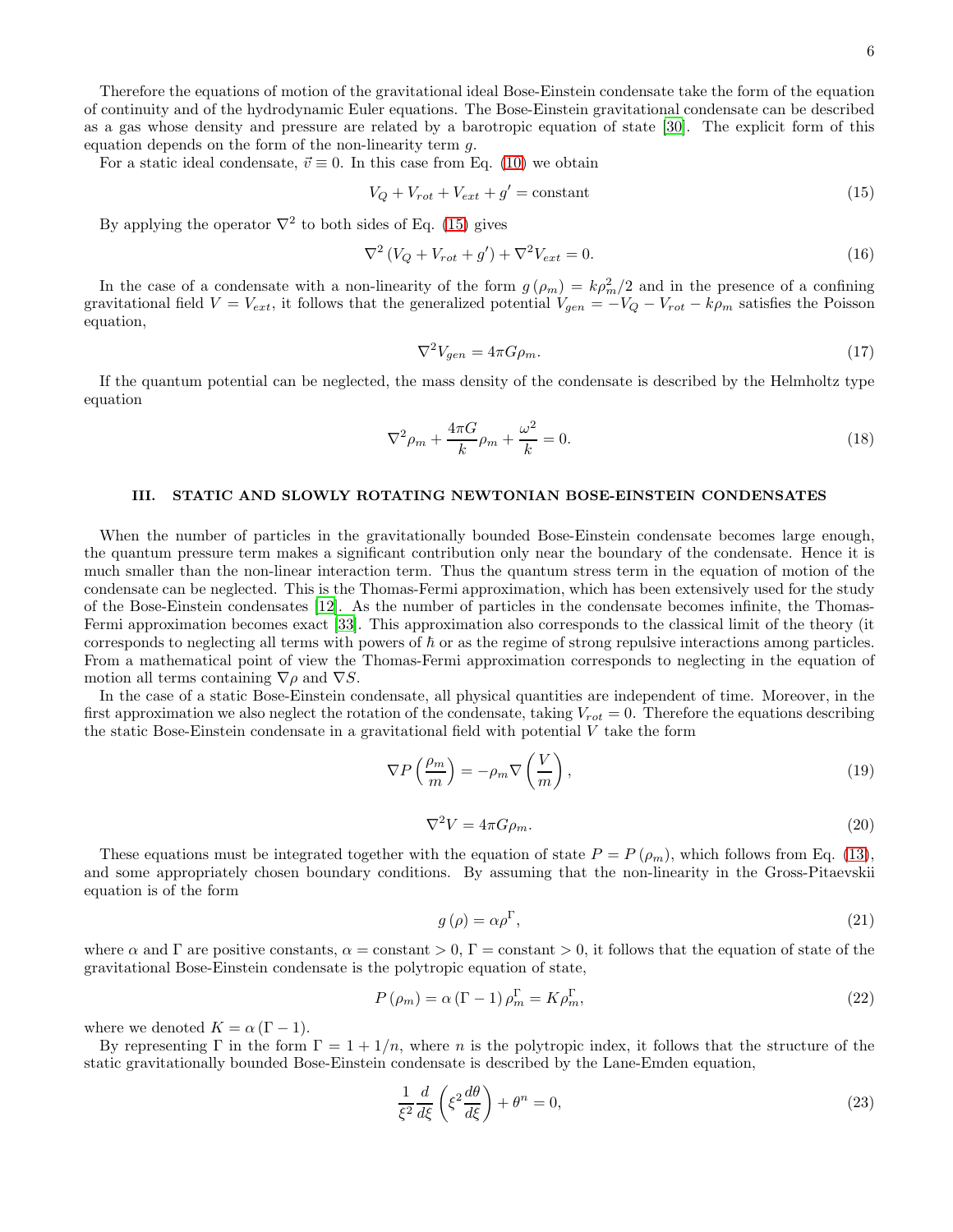where  $\theta$  is a dimensionless variable defined via  $\rho_m = \rho_{cm} \theta^n$  and  $\xi$  is a dimensionless coordinate introduced via the transformation  $r = \left[ (n+1)K\rho_{cm}^{1/n-1}/4\pi G \right]^{1/2} \xi$ .  $\rho_{cm}$  is the central density of the condensate [\[34\]](#page-19-1).

Hence the mass and the radius of the condensate are given by

$$
R = \left[\frac{(n+1)\alpha}{4\pi G n}\right]^{1/2} \rho_{cm}^{(1-n)/2} \xi_1,\tag{24}
$$

and

$$
M = 4\pi \left[ \frac{(n+1)\alpha}{4\pi G n} \right]^{3/2} \rho_{cm}^{(3-n)/2n} \xi_1^2 \left| \theta'(\xi_1) \right|, \tag{25}
$$

respectively, where  $\xi_1$  defines the zero- pressure and zero-density surface of the condensate,  $\theta(\xi_1) = 0$  [\[34\]](#page-19-1). In the standard approach to the Bose-Einstein condensates, the non-linearity term  $g$  is given by

$$
g(\rho) = \frac{u_0}{2} |\psi|^4 = \frac{u_0}{2} \rho^2,
$$
\n(26)

where  $u_0 = 4\pi\hbar^2 a/m$  [\[12](#page-18-11)]. The corresponding equation of state of the condensate is

$$
P\left(\rho_m\right) = U_0 \rho_m^2,\tag{27}
$$

with

$$
U_0 = \frac{2\pi\hbar^2 a}{m^3}.\tag{28}
$$

Therefore the equation of state of the Bose-Einstein condensate with quartic non-linearity is a polytrope with index  $n = 1$ . In this case the solution of the Lane-Emden equation can be obtained in an analytical form, and the solution satisfying the boundary condition  $\theta(0) = 1$  is [\[34\]](#page-19-1)

<span id="page-6-0"></span>
$$
\theta(\xi) = \frac{\sin \xi}{\xi}.\tag{29}
$$

The radius of the gravitationally bounded system is defined by the condition  $\theta(\xi_1) = 0$ , giving  $\xi_1 = \pi$ . Therefore the radius  $R$  of the Bose-Einstein condensate is given by

<span id="page-6-1"></span>
$$
R = \pi \sqrt{\frac{\hbar^2 a}{Gm^3}}.\tag{30}
$$

The radius of the gravitationally bounded Bose-Einstein condensate with quartic non-linearity is independent of the central density and the mass of the system, and depends only on the physical characteristics of the condensate.

The total mass of the condensate is obtained as

$$
M = 4\pi^3 \left(\frac{\hbar^2 a}{Gm^3}\right)^{3/2} \rho_{cm} |\theta'(\xi_1)| = 4\pi^2 \left(\frac{\hbar^2 a}{Gm^3}\right)^{3/2} \rho_{cm},\tag{31}
$$

where we have used  $|\theta'(\xi_1)| = 1/\pi$ .

The mass-radius relation for the static condensate is given by

<span id="page-6-2"></span>
$$
M = \frac{4}{\pi} R^3 \rho_{cm},\tag{32}
$$

which shows that the mean density of the condensate  $\langle \rho_m \rangle = 3M/4\pi R^3$  can be obtained from the central density of the condensate by the relation

<span id="page-6-3"></span>
$$
\langle \rho_m \rangle = 3 \frac{\rho_{cm}}{\pi^2}.
$$
\n(33)

The case of the slowly rotating Bose-Einstein condensates can also be straightforwardly analyzed, by taking into account the fact that the condensate obeys a polytropic equation of state. The study of the slowly rotating polytropes was performed in detail by Chandrasekhar [\[35\]](#page-19-2).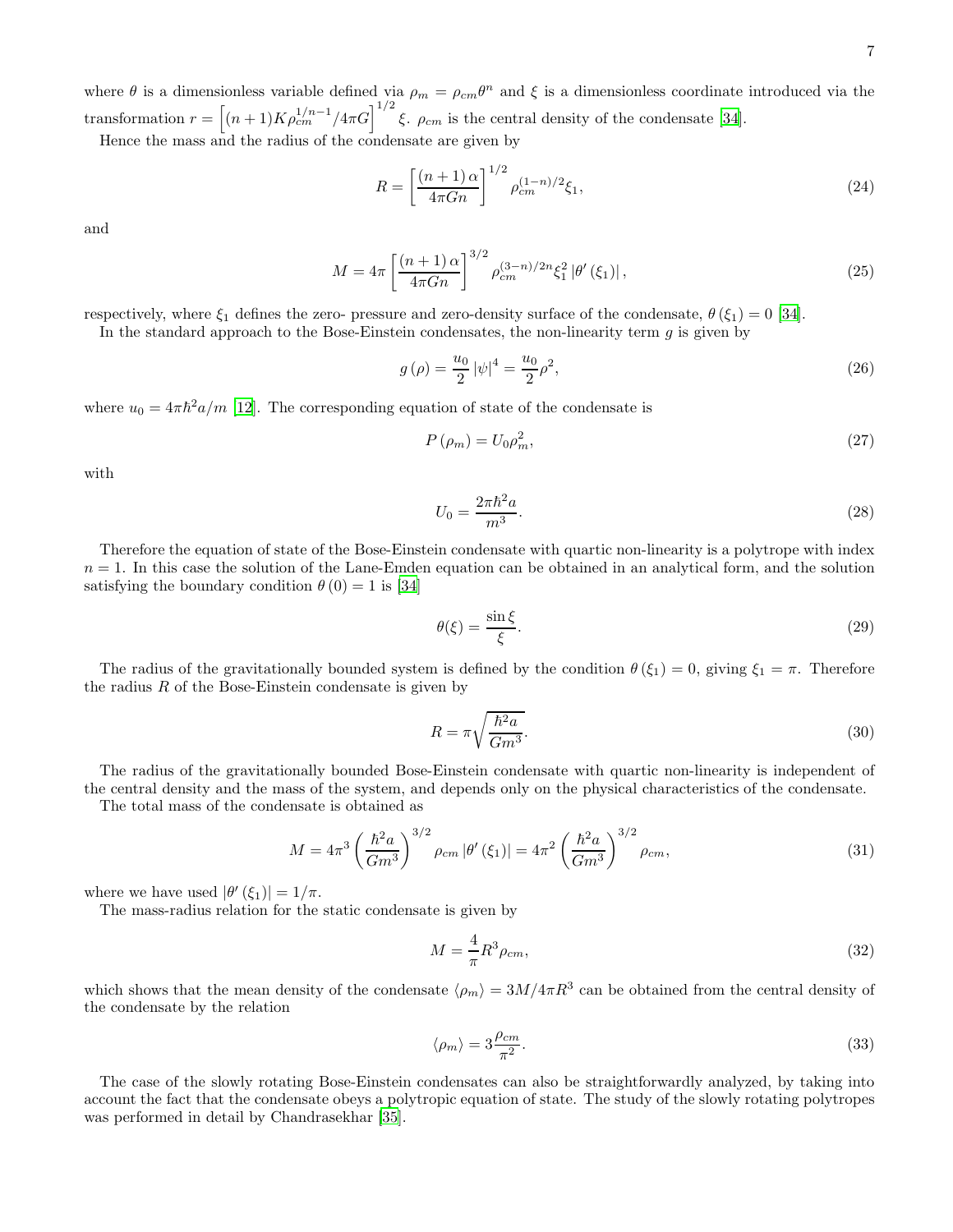The Lane-Emden equation for a rotating Bose-Einstein condensate is

$$
\frac{1}{\xi^2} \frac{\partial}{\partial \xi} \left( \xi^2 \frac{\partial \theta}{\partial \xi} \right) + \frac{1}{\xi^2} \frac{\partial}{\partial \mu} \left[ \left( 1 - \mu^2 \right) \frac{\partial \theta}{\partial \mu} \right] = -\theta^n + \Omega,
$$
\n(34)

where  $\mu = \cos \theta$  and  $\Omega = \omega^2/2\pi G \rho_{cm}$ . The radius  $R_\omega$  and the mass  $M_\omega$  of the condensate in slow rotation are given in the first order in  $\Omega$  by

$$
R_{\omega} = \left[\frac{(n+1)\alpha}{4\pi G n}\right]^{1/2} \rho_{cm}^{(1-n)/2} \xi_1 \left[1 + \frac{3\psi_0(\xi_1)}{\xi_1 |\theta'(\xi_1)|} \Omega\right]^{1/3},\tag{35}
$$

and

$$
M_{\omega} = 4\pi \left[ \frac{(n+1)\alpha}{4\pi G n} \right]^{3/2} \rho_{cm}^{(3-n)/2n} \xi_1^2 \left| \theta'(\xi_1) \right| \left[ 1 + \frac{\xi_1/3 - \psi_0'(\xi_1)}{|\theta'(\xi_1)|} \Omega \right],\tag{36}
$$

respectively. The values of the function  $\psi_0$  are tabulated in [\[35](#page-19-2)].

In the case of the Bose-Einstein condensate with quartic non-linearity, with polytropic index  $n = 1$ , the Lane-Emden equation can be integrated exactly, giving for the radius and mass of the rotating condensate the following simple relations

$$
R_{\omega} = R\left(1 + 3\Omega\right)^{1/3},\tag{37}
$$

$$
M_{\omega} = M \left[ 1 + \left( \frac{\pi^2}{3} - 1 \right) \Omega \right]. \tag{38}
$$

With respect to a scaling of the parameters m, a and  $\rho_{cm}$  of the form  $m \to \alpha_1 m$ ,  $a \to \alpha_2 a$ ,  $\rho_{cm} \to \alpha_3 \rho_{cm}$ , the radius and the mass of the condensate have the following scaling properties:

$$
R \to \alpha_1^{-3/2} \alpha_2^{1/2} R, M \to \alpha_1^{-9/2} \alpha_2^{3/2} \alpha_3 M. \tag{39}
$$

#### IV. DARK MATTER AS A BOSE-EINSTEIN CONDENSATE

In the present Section we analyze, by using the results obtained in the previous Sections, the possibility that dark matter is in the form of a Bose-Einstein condensate. For simplicity we shall restrict our study to the case of a Bose-Einstein condensate with a quartic non-linearity. As a first result one has to point out that, if dark matter is a Bose-Einstein condensate, it cannot be pressure-less, as usually considered in most of the investigations of the galactic dark matter problem, but must obey a polytropic equation of state with index  $n = 1$ .

The possibility that dark matter has a substantial amounts of pressure, comparable in magnitude to the energy density, has been discussed in [\[36](#page-19-3)]. Galaxy halo models, consistent with observations of flat rotation curves, are possible for a variety of equations of state with anisotropic pressures. However, in the case of dark matter in the form of the Bose-Einstein condensate the pressure distribution is isotropic.

The density distribution of the dark matter Bose-Einstein condensate follows from Eq. [\(29\)](#page-6-0) and is given by

<span id="page-7-1"></span><span id="page-7-0"></span>
$$
\rho_{DM}(r) = \rho_{DM}^{(c)} \frac{\sin kr}{kr},\tag{40}
$$

where  $k = \sqrt{Gm^3/\hbar^2 a}$  and  $\rho_{DM}^{(c)}$  is the central density of the condensate,  $\rho_{DM}^{(c)} = \rho_{DM}(0)$ . The mass profile of the dark condensate galactic halo  $m_{DM}(r) = 4\pi \int_0^r \rho_{DM}(r) r^2 dr$  is

$$
m_{DM}(r) = \frac{4\pi\rho_{DM}^{(c)}}{k^2} r\left(\frac{\sin kr}{kr} - \cos kr\right). \tag{41}
$$

Eq. [\(41\)](#page-7-0) allows to represent the tangential velocity  $v_{tg}^2(r) = Gm_{DM}(r)/r$  of a test particle moving in the dark halo as

$$
v_{tg}^{2}(r) = \frac{4\pi G \rho_{DM}^{(c)}}{k^{2}} \left(\frac{\sin kr}{kr} - \cos kr\right).
$$
 (42)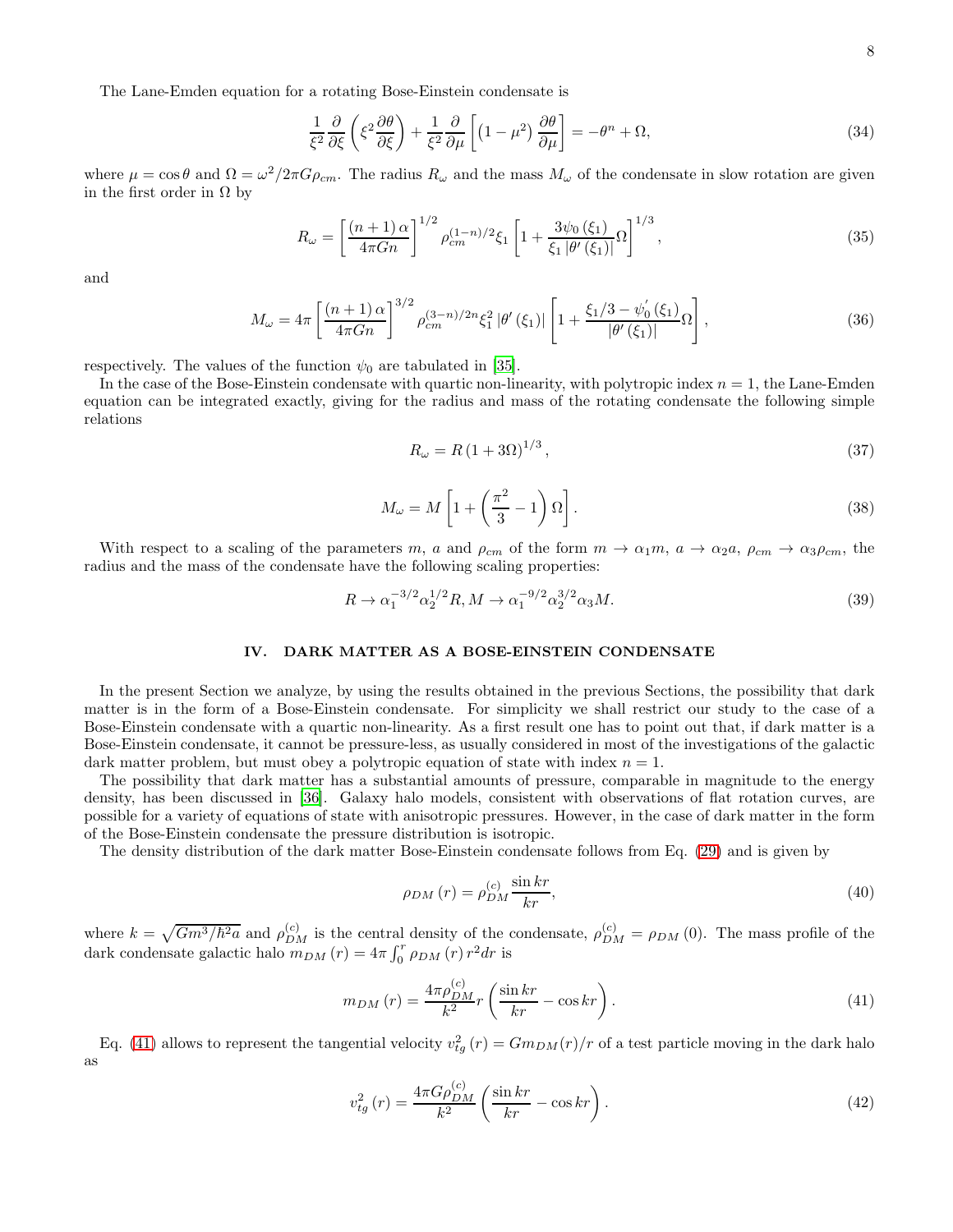For  $r \to 0$  we have  $v_{tg}^2(r) \to 0$ .

At the boundary of the halo, which is defined by the radius  $R_{DM}$  of the halo, the density of the Bose-Einstein condensate is negligible,  $\rho_{DM}(R_{DM}) = 0$  and  $kr \to \pi$ . These conditions give the radius of the dark matter condensate as

<span id="page-8-0"></span>
$$
R_{DM} = \pi \sqrt{\frac{\hbar^2 a}{Gm^3}}.\tag{43}
$$

The total mass of the condensate is given by

$$
M_{DM} = m_{DM} (R_{DM}) = \frac{4}{\pi} R_{DM}^3 \rho_{DM}^{(c)}.
$$
\n(44)

Near the vacuum boundary of the condensate the maximum tangential velocity of a test particle tends to a constant value which can be expressed as

$$
v_{tg}^{2}\left(R\right) = \frac{4\pi G \rho_{DM}^{(c)}}{k^2} = \frac{4G\rho_{DM}^{(c)}R_{DM}^{2}}{\pi}.
$$
\n(45)

Eqs. [\(40\)](#page-7-1)-[\(45\)](#page-8-0) give a complete description of the physical properties of the galactic dark matter condensates in terms of three quantities, the mass  $m$  of the condensed particle, the inter-particle scattering length  $a$ , and the central density of the condensate. Together with Eqs. [\(30\)](#page-6-1) and [\(32\)](#page-6-2) they can be used to constrain the physical properties of the condensate.

As a toy-model we consider the example of a galactic dark matter halo extending to up to  $R_{DM} = 10$  kpc  $\approx$  $3.08 \times 10^{22}$  cm, with a mass of the order of  $M_{DM} = 3 \times 10^{11} M_{\odot}$ . The mean density of the condensate dark matter is  $\langle \rho_{DM} \rangle = 3M_{DM}/4\pi R_{DM}^3 \approx 5.30 \times 10^{-24}$  g/cm<sup>3</sup>. Then Eq. [\(33\)](#page-6-3) gives the central density of the condensate as  $\rho_{DM}^{(c)} = \pi^2 \langle \rho_{DM} \rangle /3 \approx 1.74 \times 10^{-23} \text{ g/cm}^3.$ 

An important parameter in the description of the Bose-Einstein condensate is the scattering length  $a$ . In terrestrial experiments performed with <sup>87</sup>Rb a has a value of the order of  $a^{87}Rb$   $\approx 5.77 \times 10^{-7}$  cm  $\approx 5.77 \times 10^{6}$  fm [\[14\]](#page-18-13). However, for very light particles a may be much larger.

The mass of the particle in the condensate can be obtained from the radius of the dark matter halo as

$$
m = \left(\frac{\pi^2 \hbar^2 a}{GR^2}\right)^{1/3} \approx 2.58 \times 10^{-30} \left[a \text{ (cm)}\right]^{1/3} \left[R \text{ (kpc)}\right]^{-2/3} \text{g} \approx 6.73 \times 10^{-2} \left[a \text{ (fm)}\right]^{1/3} \left[R \text{ (kpc)}\right]^{-2/3} \text{ eV}.
$$
 (46)

From this equation it follows that the mass of the particle forming the condensate dark matter halos is of the order of eV. For  $a \approx 1$  fm and  $R \approx 10$  kpc, the mass may be of the order of  $m \approx 14$  meV. For values of a of the order of  $a \approx 10^6$  fm, corresponding to the values of a observed in terrestrial laboratory experiments,  $m \approx 1.44$  eV. Of course much larger values of a may bring the mass of the condensate particle in the range of a few tenth of eV's.

With the use of Eq. [\(45\)](#page-8-0) one can estimate the tangential velocity of a test particle in the dark matter halo. By using the numerical values from the previous estimations we obtain  $v_{tg}(R_{DM}) \approx 365 \text{ km/s}$ , a value which is consistent with the observations of the galactic rotation curves. From the definition of the mean density it follows that the total mass of the condensate can be obtained from the tangential velocity as  $M_{DM} \approx v_{tg}^2 (R_{DM}) R_{DM}/G$ .

The density profile of the Newtonian dark matter condensate and its mass profile are represented in Fig. [1.](#page-9-0)

The tangential velocity of a test particle in the gravitationally bounded galactic condensate is shown, for different values of the central density, in Fig. [2.](#page-9-1)

# V. THE GENERAL RELATIVISTIC BOSE-EINSTEIN CONDENSATE GALACTIC HALOS

In the previous Sections we have considered the gravitationally bounded Bose-Einstein condensate dark matter in the framework of Newtonian gravity. General relativistic effects may change the physical properties of the dark matter condensate halos in both a qualitative and quantitative way. These effects may become particularly important since as a condensate dark matter cannot be described as a pressure-less fluid. Therefore the study of the general relativistic Bose-Einstein condensates offers a better understanding of their physical properties, and opens the possibility of direct observational testing of their properties.

For a static, spherically symmetric distribution of matter in the galactic halo the line element is

<span id="page-8-1"></span>
$$
ds^{2} = -e^{\nu(r)}c^{2}dt^{2} + e^{\lambda(r)}dr^{2} + r^{2}\left(d\theta^{2} + \sin^{2}\theta d\phi^{2}\right).
$$
 (47)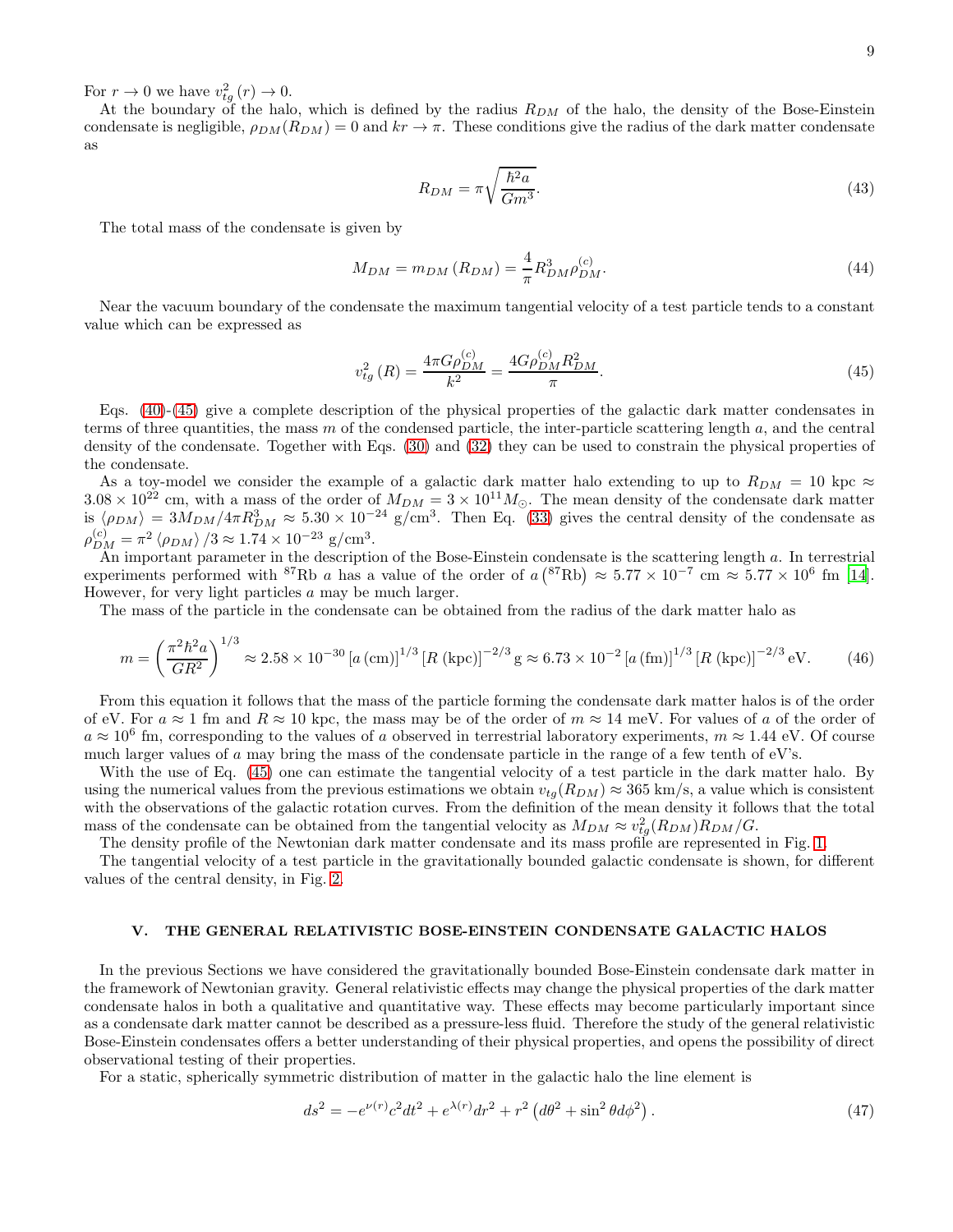

<span id="page-9-0"></span>FIG. 1: Density profile (in units of  $10^{-25}$  g/cm<sup>3</sup>) (left figure) and mass distribution (in units of  $10^{10} M_{\odot}$ ) (right figure) of the Newtonian Bose-Einstein condensate dark matter for different values of the central density:  $\rho_{DM}^{(c)} = 2 \times 10^{-25}$  g/cm<sup>3</sup> (solid curve),  $\rho_{DM}^{(c)} = 5 \times 10^{-25}$  g/cm<sup>3</sup> (dotted curve),  $\rho_{DM}^{(c)} = 8 \times 10^{-25}$  g/cm<sup>3</sup> (short dashed curve),  $\rho_{DM}^{(c)} = \times 10^{-24}$  g/cm<sup>3</sup> (long dashed curve) and  $\rho_{DM}^{(c)} = 2 \times 10^{-24}$  g/cm<sup>3</sup> (ultra-long dashed curve).



<span id="page-9-1"></span>FIG. 2: Tangential velocity of a test particle in a galactic Newtonian Bose-Einstein condensate for different values of the central density:  $\rho_{DM}^{(c)} = 2 \times 10^{-25}$  g/cm<sup>3</sup> (solid curve),  $\rho_{DM}^{(c)} = 5 \times 10^{-25}$  g/cm<sup>3</sup> (dotted curve),  $\rho_{DM}^{(c)} = 8 \times 10^{-25}$  g/cm<sup>3</sup> (short dashed curve),  $\rho_{DM}^{(c)} = \times 10^{-24}$  g/cm<sup>3</sup> (long dashed curve) and  $\rho_{DM}^{(c)} = 2 \times 10^{-24}$  g/cm<sup>3</sup> (ultra-long dashed curve).

The galactic rotation curves provide the most direct method of analyzing the gravitational field inside a spiral galaxy. The rotation curves have been determined for a great number of spiral galaxies. They are obtained by measuring the frequency shifts z of the light emitted from stars and from the 21-cm radiation emission from the neutral gas clouds [\[1](#page-18-0)]. As shown in Appendix [A,](#page-19-4) the tangential velocity of test particles in stable circular orbits is given by [\[37\]](#page-19-5)

<span id="page-9-2"></span>
$$
\frac{v_{tg}^2}{c^2} = \frac{r\nu'}{2}.\tag{48}
$$

Thus, the rotational velocity of the test body is determined by the metric coefficient  $\exp(\nu)$  only.

A general relativistic static dark matter distribution with energy density  $\rho_{DM}(r)$  and pressure  $P_{DM}(r)$  can be described by the mass continuity equation and by the Tolman-Oppenheimer-Volkoff (TOV) equation, which are given by [\[38\]](#page-19-6)

$$
\frac{dm_{DM}}{dr} = 4\pi\rho_{DM}r^2,\tag{49}
$$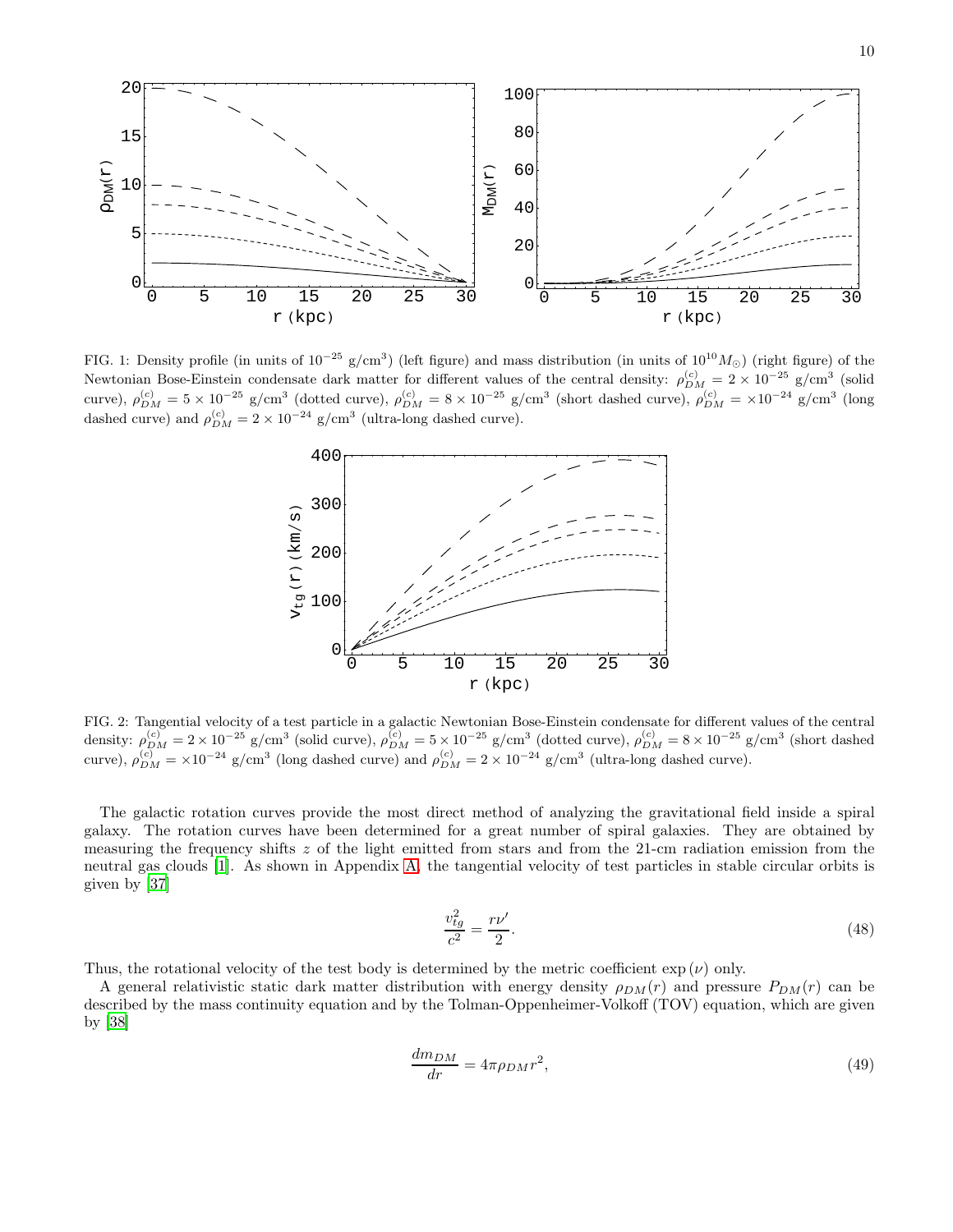<span id="page-10-0"></span>11

$$
\frac{dP_{DM}(r)}{dr} = -\frac{(G/c^2)\left(\rho_{DM}c^2 + P_{DM}\right)\left(4\pi P_{DM}r^3/c^2 + m_{DM}\right)}{r^2\left[1 - \frac{2Gm_{DM}(r)}{c^2r}\right]},\tag{50}
$$

$$
\frac{d\nu}{dr} = -\frac{2P'_{DM}(r)}{\rho_{DM}c^2 + P_{DM}} = \frac{2\left(G/c^2\right)\left(4\pi P_{DM}r^3/c^2 + m_{DM}\right)}{r^2\left[1 - \frac{2Gm_{DM}(r)}{c^2r}\right]},\tag{51}
$$

where  $m_{DM}(r)$  is the mass inside radius r. The system of equations [\(49\)](#page-9-2)-[\(50\)](#page-10-0) must be closed by choosing the equation of state for the thermodynamic pressure of the dark matter,

$$
P_{DM} = P_{DM} \left( \rho_{DM} \right). \tag{52}
$$

At the center of the dark matter distribution the mass must satisfy the boundary condition

$$
m_{DM}(0) = 0.\t\t(53)
$$

For the thermodynamic pressure of the dark matter  $P_{DM}$  we assume that it vanishes on the surface of the dark halo,  $P_{DM}(R) = 0$ . The exterior of the Bose-Einstein condensate halo is characterized by the Schwarzschild metric, describing the vacuum outside the galaxy, and given by [\[38](#page-19-6)]

$$
\left(e^{\nu}\right)^{ext} = \left(e^{-\lambda}\right)^{ext} = 1 - \frac{2GM_{DM}}{r}, \qquad r \ge R,\tag{54}
$$

where  $M_{DM} = m_{DM}(R)$  is the total mass of the dark halo. The interior solution must match with the exterior solution on the vacuum boundary of the star.

As for the equation of state of the dark matter we adopt the equation of state corresponding to the Bose-Einstein condensate with quartic nonlinearity, given by

$$
P_{DM} \left(\rho_{DM}\right) = U_0 \rho_{DM}^2,\tag{55}
$$

with  $U_0 = 2\pi\hbar^2 a/m^3$ .

The structure equations for the Bose-Einstein condensate stars can be written in a dimensionless form, by introducing a set of dimensionless variables  $\eta$ ,  $M_0$ ,  $\theta$  and  $\Sigma$ , respectively, and defined as

$$
r = r^* \eta, \quad m_{DM} = m^* M_0, \quad \rho_{DM} = \rho_{DM}^{(c)} \theta, \quad P_{DM} = \rho_{DM}^{(c)} c^2 \lambda \theta^2,
$$
\n(56)

where  $\rho_{DM}^c$  is the central  $(r = 0)$  value of the energy density of the Bose-Einstein condensate. By taking

<span id="page-10-2"></span>
$$
r^* = \frac{c}{\sqrt{4\pi G \rho_{DM}^{(c)}}},\tag{57}
$$

and

$$
m^* = 4\pi (r^*)^3 \rho_{DM}^{(c)} = \frac{c^3}{\sqrt{4\pi G^3 \rho_{DM}^{(c)}}},\tag{58}
$$

respectively, and by denoting

$$
\lambda_0 = \frac{U_0 \rho_{DM}^{(c)}}{c^2},\tag{59}
$$

the structure equations of the Bose-Einstein condensate galactic dark matter halos with quartic non-linearity can be written as

<span id="page-10-1"></span>
$$
\frac{dM_0}{d\eta} = \theta \eta^2,\tag{60}
$$

$$
\frac{d\theta}{d\eta} = -\frac{(1+\lambda_0\theta)\left(\lambda_0\theta^2\eta^3 + M_0\right)}{2\lambda_0\eta^2\left(1 - \frac{2M_0}{\eta}\right)},\tag{61}
$$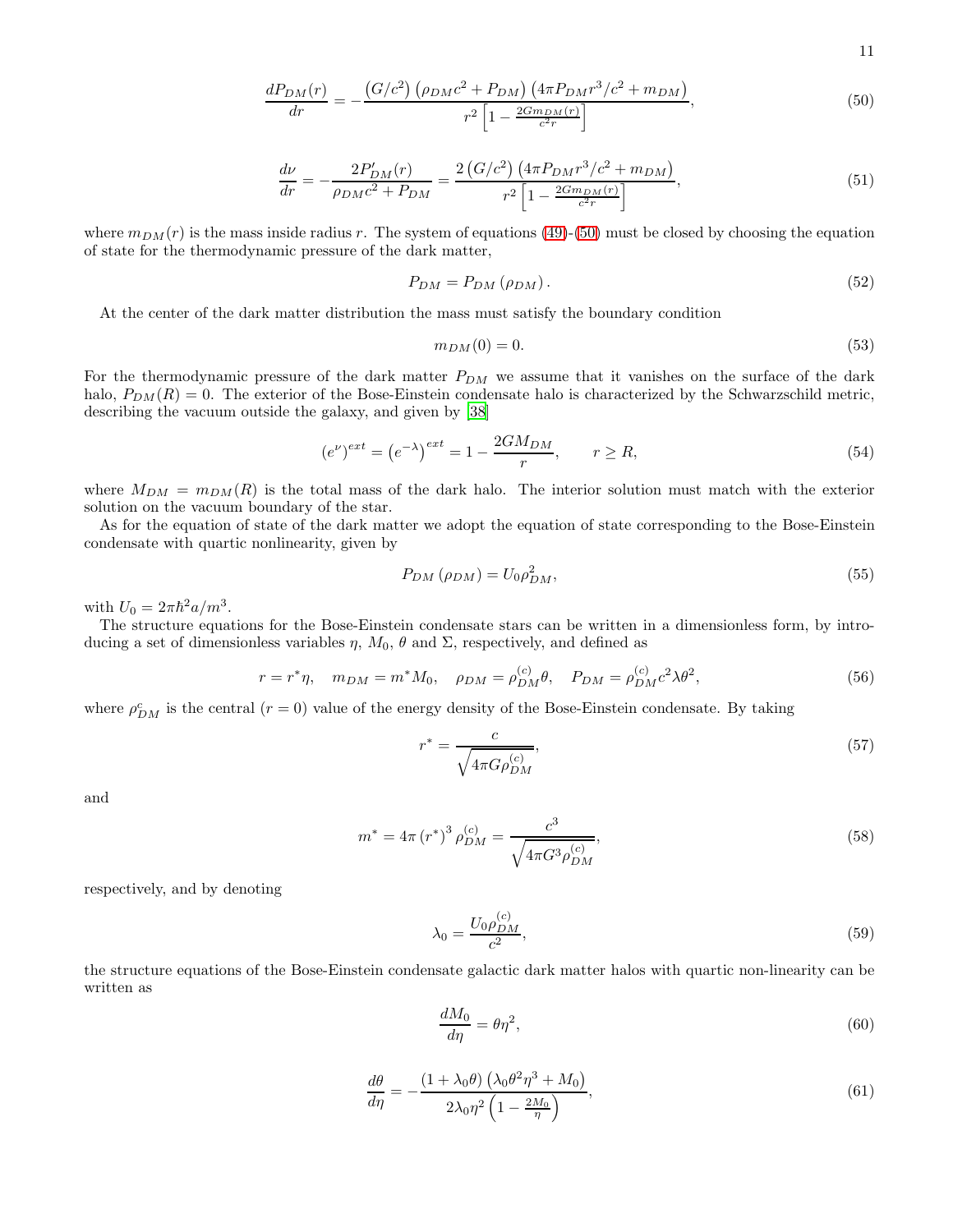<span id="page-11-1"></span>12

$$
\frac{d\nu}{d\eta} = -\frac{4\lambda_0}{1 + \lambda_0 \theta} \frac{d\theta}{d\eta} = \frac{2\left(\lambda_0 \theta^2 \eta^3 + M_0\right)}{\eta^2 \left(1 - \frac{2M_0}{\eta}\right)}.
$$
\n(62)

In the new dimensionless variable the boundary conditions at the center and surface of the condensate halos are given by

$$
M_0(0) = 0, \quad \theta(0) = 1, \quad \theta(\eta_S) = 0,
$$
\n(63)

where  $\eta_s$  is the value of the dimensionless radial coordinate at the vacuum boundary of the galaxy.

The general relativistic density and mass profiles of the Bose-Einstein condensate dark halos are represented, for a fixed value of m and a and for different values of the central density, in Fig. [3,](#page-11-0) respectively.



<span id="page-11-0"></span>FIG. 3: General relativistic density profiles (in units of  $10^{-25}$  g/cm<sup>3</sup>) (left figure) and mass profiles (in units of  $10^{10} M_{\odot}$ ) (right figure) for a Bose-Einstein condensate galactic halo with  $m = 5.6 \times 10^{-34}$  g,  $a = 10^6$  fm and different values of the central density:  $\rho_{DM}^{(c)} = 10^{-25}$  g/cm<sup>3</sup> (solid curve),  $\rho_{DM}^{(c)} = 2 \times 10^{-25}$  g/cm<sup>3</sup> (dotted curve),  $\rho_{DM}^{(c)} = 3 \times 10^{-25}$  g/cm<sup>3</sup> (short dashed curve) and  $\rho_{DM}^{(c)} = 4 \times 10^{-25}$  g/cm<sup>3</sup> (long dashed curve).

The tangential velocity of a test particle moving in the dark halo is given by

$$
v_{tg} = c \sqrt{\frac{\lambda_0 \theta^2 \eta^3 + M_0}{\eta \left(1 - \frac{2M_0}{\eta}\right)}},\tag{64}
$$

and is represented as a function of the distance to the galactic center  $r$  in Fig. [4.](#page-12-0)

For a galactic dark matter halo with mass of the order of  $M_{DM} = 10^{12} M_{\odot}$  and radius  $R_{DM} = 100$  kpc, the quantity  $2GM_{DM}/c^2R_{DM}$  is of the order of  $9.6 \times 10^{-7}$ , which is much smaller than one. Therefore in the nominator of Eq. [\(50\)](#page-10-0) one can neglect the term  $2Gm_{DM}(r)/c^2r$ . For central densities of the galactic halos of the order of  $10^{-26}$  g/cm<sup>3</sup> and for  $a = 10^6$  fm, the quantity  $\lambda_0 = U_0 \rho_{DM}^{(c)}/c^2 \approx 10^{-7}$ , which implies  $\lambda_0 \theta \ll 1$ .

Hence for galactic halos consisting of Bose-Einstein condensates, we can obtain a generalized Lane-Emden equation that contains the  $1/c^2$  corrections

$$
\frac{1}{\eta^2} \frac{d}{d\eta} \left( \eta^2 \frac{d\theta}{d\eta} \right) + \theta = \lambda_0 \theta \left[ -4\theta + 6\theta \frac{d\theta}{d\eta} + 5\frac{1}{\theta} \left( \frac{d\theta}{d\eta} \right)^2 \right].
$$
\n(65)

In the zeroth order of approximation  $(\lambda_0 \to 0$  which is equivalent to  $c^2 \to \infty$ ) the resulting Lane-Emden equation reduces to the Newtonian limit Eq.  $(23)$  with  $n = 1$ , whose solution is given by Eq.  $(29)$ . Like in the Newtonian case one can obtain a series expansion of the generalized Lane-Emden equation.

## VI. COMPARING THE MODEL WITH THE OBSERVATIONAL DATA

In order to test our results we compare the predictions of our model with the observational data on the galactic rotation curves, obtained for a sample of low surface luminosity and dwarf galaxies in [\[39\]](#page-19-7) and [\[40\]](#page-19-8), respectively.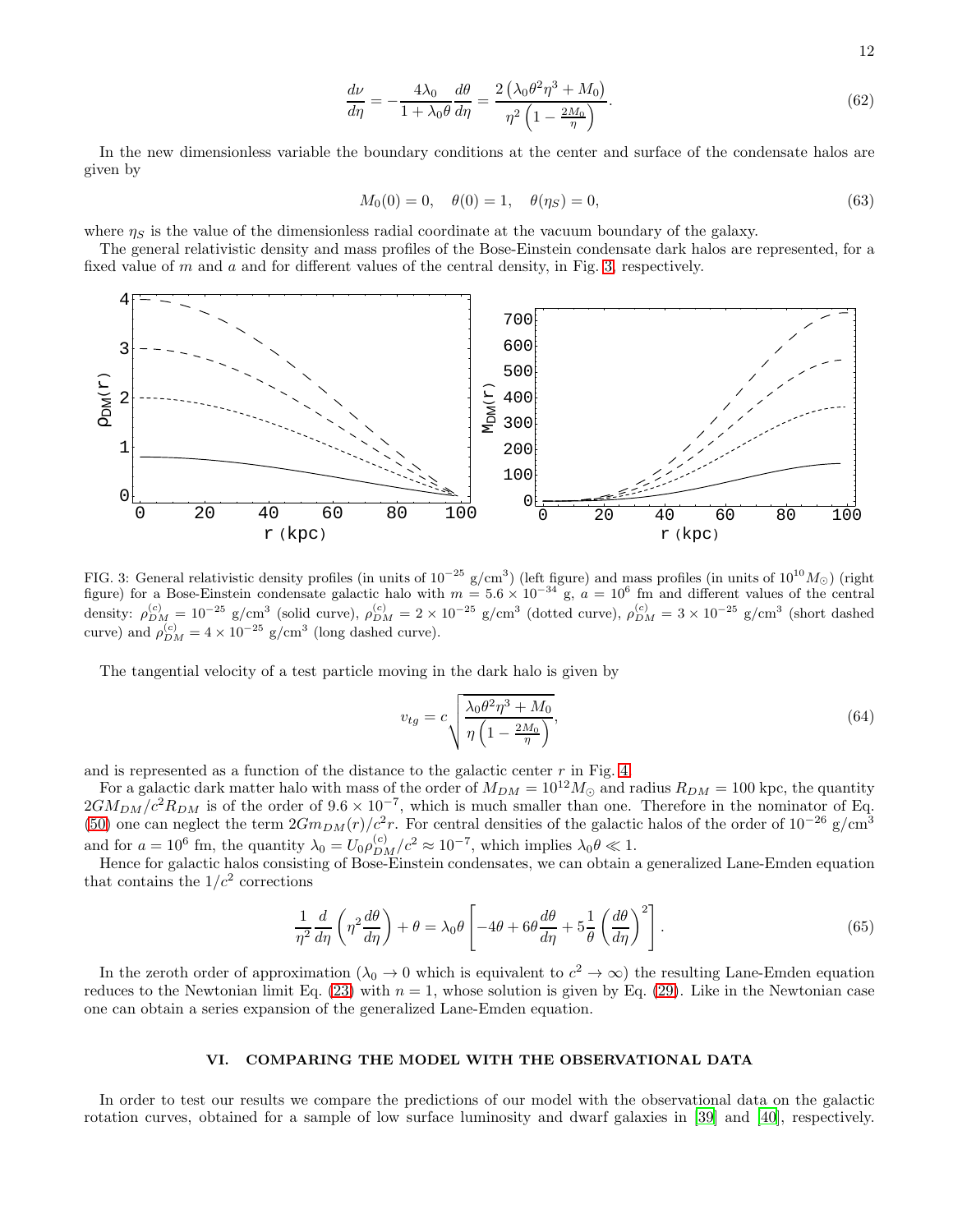

<span id="page-12-0"></span>FIG. 4: Tangential velocity of a test particle in a general relativistic Bose-Einstein condensate galactic halo with  $m = 5.6 \times 10^{-34}$ g,  $a = 10^6$  fm for different values of the central density:  $\rho_{DM}^{(c)} = 10^{-25}$  g/cm<sup>3</sup> (solid curve),  $\rho_{DM}^{(c)} = 2 \times 10^{-25}$  g/cm<sup>3</sup> (dotted curve),  $\rho_{DM}^{(c)} = 4 \times 10^{-25}$  g/cm<sup>3</sup> (short dashed curve) and  $\rho_{DM}^{(c)} = 6 \times 10^{-25}$  g/cm<sup>3</sup> (long dashed curve).

Generally, in a realistic situation, a galaxy consists of a distribution baryonic (normal) matter, consisting of stars of mass  $M_{star}$ , ionized gas of mass  $M_{gas}$ , neutral hydrogen of mass  $M_{HI}$  etc., and the dark matter of mass  $M_{DM}$ , which we assume to be in the form of a Bose-Einstein condensate. The total mass of the galaxy is therefore  $M_{tot} =$  $M_{star} + M_{gas} + M_{HI} + M_{DM} + \ldots = M_B^{tot} + M_{DM}$ , where  $M_B^{tot} = M_{star} + M_{gas} + M_{HI} + \ldots$  is the total baryonic mass in the galaxy.

As for the baryonic mass, we assume it is concentrated into an inner core of radius  $r_c$ , and that its mass profile  $M_B(r)$  can be described by the simple relation

<span id="page-12-1"></span>
$$
M_B(r) = M_B^{tot} \left(\frac{r}{r + r_c}\right)^{3\beta},\tag{66}
$$

where  $\beta = 1$  for high surface brightness galaxies (HSB) and  $\beta = 2$  for low surface brightness (LSB) and dwarf galaxies, respectively [\[5\]](#page-18-4). Therefore the tangential velocity of a test particle in our model, in which dark matter is in a form of a Bose-Einstein condensate, is given by

$$
v_{tg}^{2} \left( \text{km/s} \right) = 4.45 \times 10^{4} \frac{M_{B}^{tot} \left( 10^{10} M_{\odot} \right)}{r \left( \text{kpc} \right)} \left( \frac{r}{r + r_{c}} \right)^{3\beta} + 8.06 \times \rho_{DM}^{(c)} \left( 10^{-25} \text{g/cm}^{3} \right) \times \left( R \text{ kpc} \right)^{2} \times \left[ \frac{\sin \left( \pi r / R \right)}{\pi r / R} - \cos \left( \frac{\pi r}{R} \right) \right], \quad (67)
$$

In order to test the validity of Eq. [\(67\)](#page-12-1), which represents the basic prediction of our model, we have performed 12 galaxy rotation curves fits to a sample of low surface luminosity (LSB) galaxies and dwarf galaxies, respectively. The observational data have been taken from [\[39](#page-19-7)] for the LSB galaxies and from [\[40](#page-19-8)] for the dwarf galaxies. The fitted rotation curves are represented by a solid curve in Fig. [5,](#page-15-0) respectively, where the points represent the observational data. In all the considered cases we have adopted for  $\beta$  the value  $\beta = 2$ . The numerical results and the obtained values of the fitting parameters are summarized in Table [I.](#page-13-0)

As one can see from the figure and from Table [I,](#page-13-0) for 9 over 12 cases there is an overall very good agreement between the data and the best fit curve. This strongly suggest that our model may be relevant for obtaining a correct description of the dark matter and its properties. A purely Newtonian description of these observational data by assuming that the entire matter is in the form of the baryonic matter concentrated in a core region is impossible. The Newtonian potential of the core is asymptotically decreasing, but the corrected rotation curve is much higher than the Newtonian one, thus offering the possibility to fit the rotation curves. On the other hand since LSB galaxies are usually considered to be dark matter dominated, reproducing their rotation curves represents a significant evidence in favor of the model. Moreover, fitting to rotation curves allows to determine the theory parameters, and especially R, the radius of the dark matter halo, and the central density of the dark matter,  $\rho_{DM}^{(c)}$ . The values obtained from the fitting are physically reasonable, indicating a radius of the galactic halos in the range of 8 − 25 kpc. On the other hand, the values of the central density of the dark matter (at the galactic center) predicted by our model are of the order of  $10^{-25}$  g/cm<sup>3</sup>, a value much smaller than the value of  $\rho_{DM}$  (100 pc)  $\approx 10 M_{\odot}/\text{pc}^3 \approx 7 \times 10^{-22} \text{g/cm}^3$  estimated for our galaxy [\[41](#page-19-9)].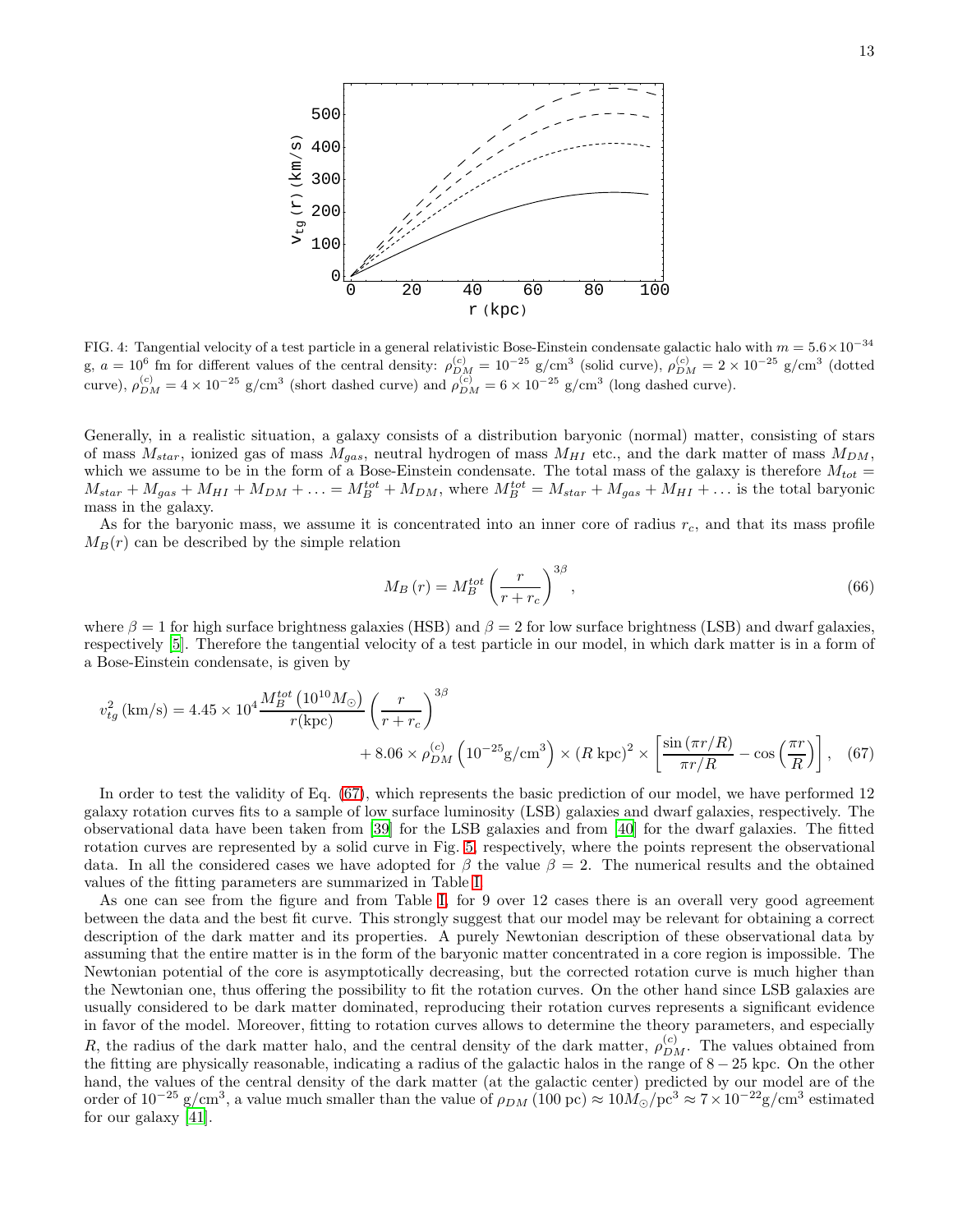| Galaxy            | $M_B^{tot}/10^{10} M_{\odot}$ | $R/\text{kpc}$ | $\rho_{DM}^{(c)}/(10^{-25} \text{g/cm}^3)$ | $\chi^2$ |
|-------------------|-------------------------------|----------------|--------------------------------------------|----------|
| <b>DDO 189</b>    | 0.39                          | 7.88           | 5.51                                       | 0.33     |
| $NGC$ 100         | 0.44                          | 8.38           | 10.39                                      | 1.64     |
| <b>NGC 1560</b>   | 0.35                          | 9.86           | 5.82                                       | 5.42     |
| <b>NGC 4395</b>   | 0.71                          | 10.22          | 4.81                                       | 11.07    |
| <b>NGC 5023</b>   | 0.70                          | 5.67           | 15.13                                      | 2.31     |
| <b>UGC 711</b>    | 0.093                         | 14.49          | 4.56                                       | 2.76     |
| <b>UGC 3371</b>   | 0.17                          | 11.22          | 6.12                                       | 1.92     |
| <b>UGC 5005</b>   | 0.28                          | 24.65          | 2.056                                      | 4.24     |
| $UGC/AGC 8067*$   | 0.70                          | 686.83         | 69.25                                      | 58.32    |
| $UGC/AGC$ 9888*   | 1.49                          | 557.39         | 85.49                                      | 36.014   |
| <b>UGC 10310</b>  | 0.086                         | 8.47           | 9.03                                       | 0.77     |
| $UGC/AGC 241294*$ | 0.94                          | 950.31         | 54.81                                      | 61.015   |

<span id="page-13-0"></span>TABLE I: Numerical values of the fitting parameters for the fitted rotation curves. Note that  $\chi^2$  is relatively small which suggests that our model fits the data quite well. In view of the values of  $\chi^2$  of the low luminosity dwarf galaxies, marked by ∗, we find that the model fits the high luminosity galaxies much better than the low luminosity ones. This is rather similar to the standard dark matter models, which also work best for high luminosity galaxies.

If our model can fit quite well the observational results for the LSB galaxies, the fits for the dwarf galaxies based on the data from [\[40](#page-19-8)] require an unrealistically large extension of the dark matter, and they are statistically not significant. A possible explanation may be related to the peculiar behavior of the observational data near the origin: the tangential velocities do not tend to zero for  $r \to 0$ , but are zero for a value of r of the order of 0.5 kpc,  $v_{tq}$  (0.5 kpc)  $\approx$  0. Thus, a possibility for a better fitting of the observational data for these galaxies would be to re-scale the radial coordinate by introducing a new parameter  $r_0$  so that  $r \to r - r_0$  and  $v_{tg}(r_0) = 0$ . However, the necessity of introducing a new parameter seems not to be physically motivated.

Conventionally, galactic dark matter is modelled by an isothermal sphere in hydrostatic equilibrium, having two free parameters. These parameters are adjusted for every galaxy individually. One severe problem in that approach is that it seems that the rotational velocity of the last data point scales like the luminosity. Also, the Tully-Fisher relation  $L \sim v_{out}^a$ ,  $a \approx 4$ , where L is the luminosity (in units of  $10^{10}L_{\odot}$ ) and  $v_{out}$  is the velocity at the outermost observed radial position, which holds for the high luminosity spiral galaxies [\[1](#page-18-0)], actually suggests that the luminous matter and the related Newtonian effects must play an important role in determining the rotational velocities.

#### VII. LIGHT DEFLECTION AND LENSING BY BOSE-EINSTEIN CONDENSATE DARK HALOS

One of the ways we could in principle test the galactic dark matter model obtained in the previous Section would be by studying the light deflection by galaxies, and in particular by studying the deflection of photons passing through the region where the rotation curves are flat. Let us consider a photon approaching a galaxy from far distances. We will compute the deflection by assuming that the metric is given by Eq.  $(47)$ , together with Eqs.  $(60) - (62)$  $(60) - (62)$ .

The bending of light by the galactic gravitational field results in a deflection angle  $\Delta\phi$  given by

$$
\left(\Delta\phi\right)_{BE} = 2\left|\phi\left(r_0\right) - \phi_\infty\right| - \pi,\tag{68}
$$

where  $\phi_{\infty}$  is the incident direction and  $r_0$  is the coordinate radius of the closest approach to the center of the galaxy. Generally [\[36\]](#page-19-3)

$$
\phi(r_0) - \phi_{\infty} = \int_{r_0}^{\infty} e^{\frac{\lambda(r)}{2}} \left[ e^{\nu(r_0) - \nu(r)} \left( \frac{r}{r_0} \right)^2 - 1 \right]^{-1/2} \frac{dr}{r}.
$$
\n(69)

In the dimensionless variables introduced in Eqs. [\(56\)](#page-10-2) we have

$$
\phi(r_0) - \phi_{\infty} = \int_{\eta_0}^{\infty} \left[ 1 - \frac{2M_0(\eta)}{\eta} \right]^{-1/2} \left[ e^{\nu(\eta_0) - \nu(\eta)} \left( \frac{\eta}{\eta_0} \right)^2 - 1 \right]^{-1/2} \frac{d\eta}{\eta}.
$$
 (70)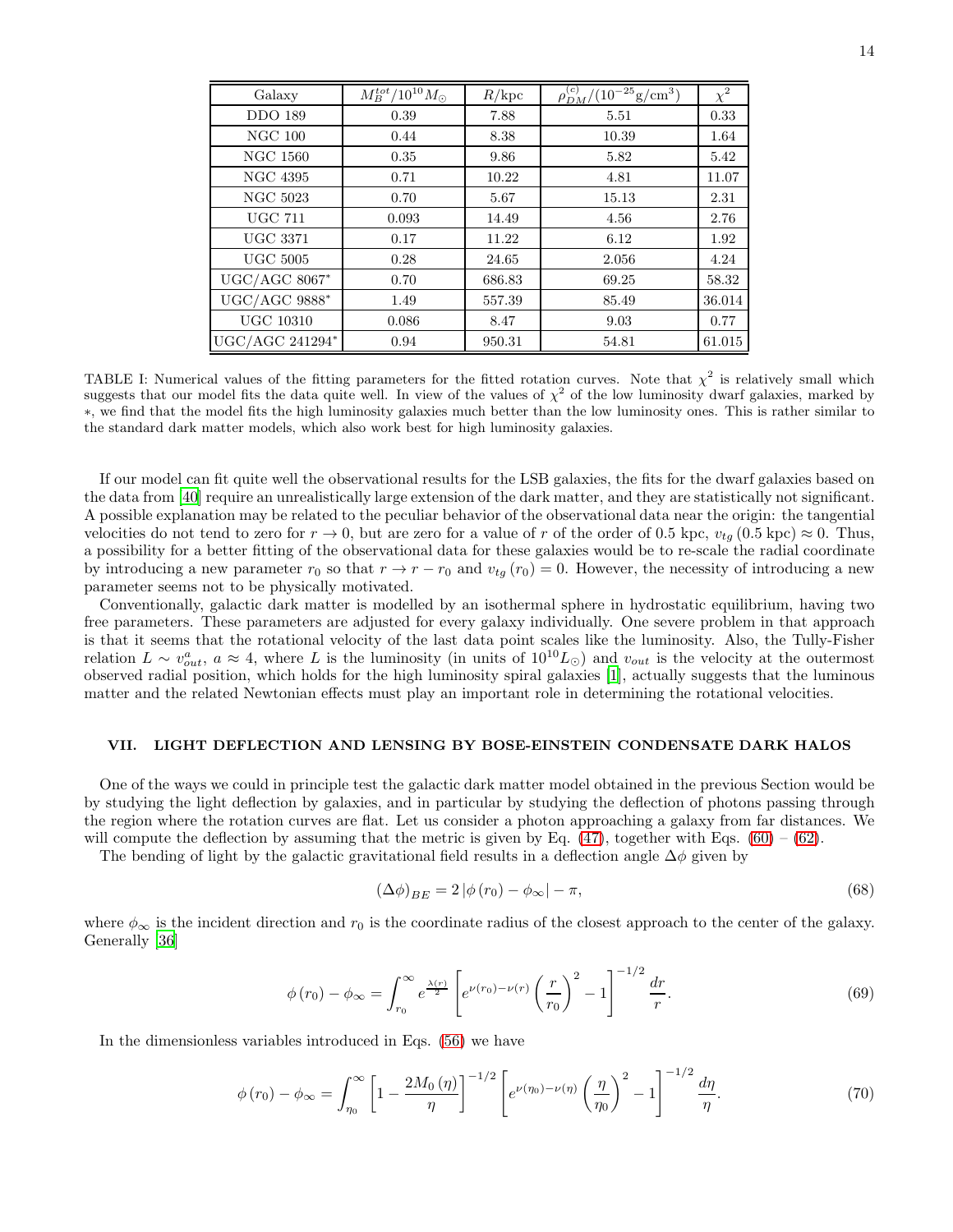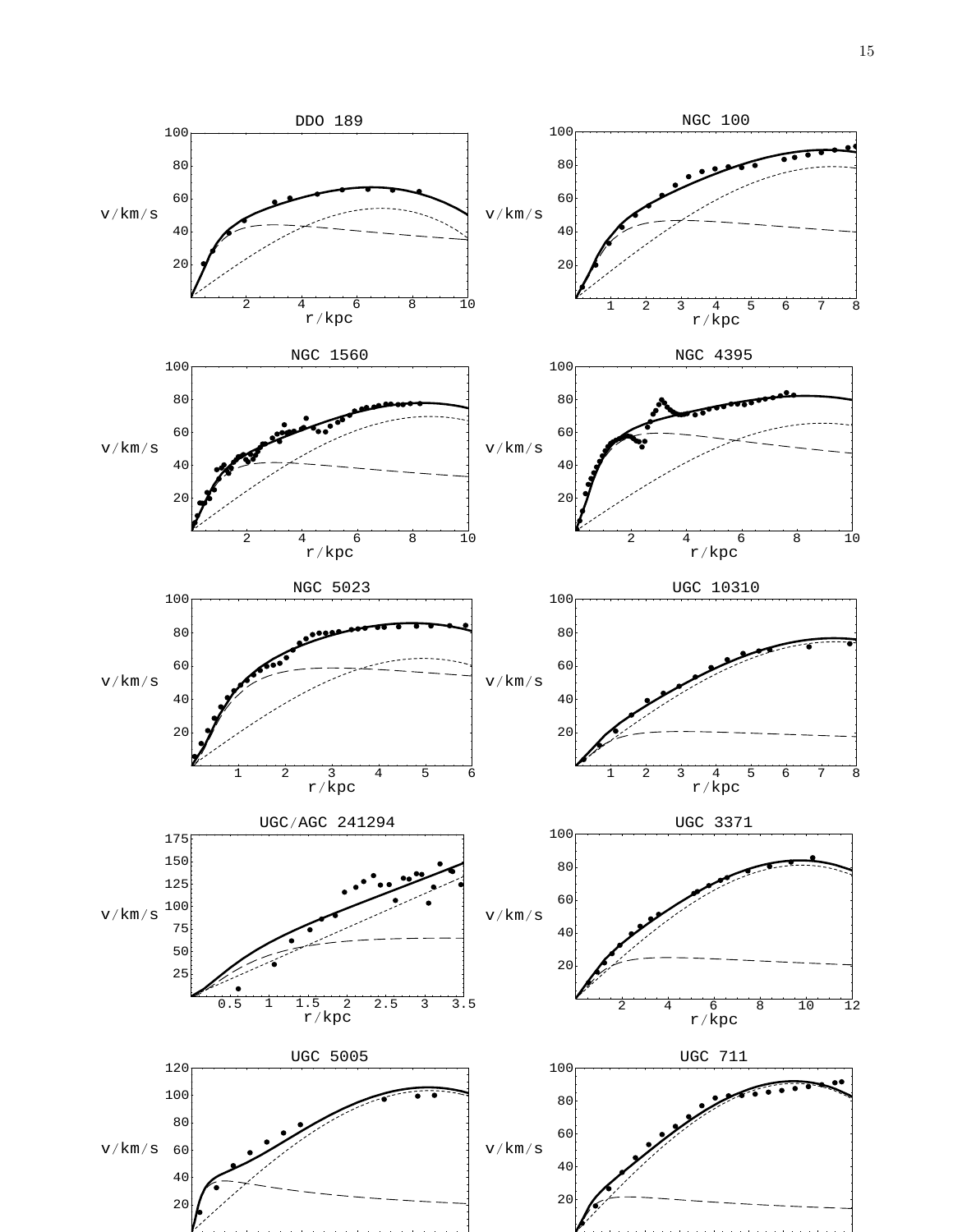

<span id="page-15-0"></span>FIG. 5: Parametric fits of a sample of 12 galactic rotation curves from the data presented in [\[39\]](#page-19-7) and [\[40](#page-19-8)]. The points represent the observational values. The solid curve is the rotation curve determined with the use of Eq. [\(67\)](#page-12-1). The dotted curve represent the tangential velocity of the Bose-Einstein condensate, while the dashed curve is the Newtonian galactic rotation curve, corresponding to the presence of the normal baryonic matter in the galactic core.

We shall compare the values of the deflection angle  $\Delta$  with a semi-realistic model for dark matter, in which it is assumed that the galaxy (the baryonic matter) is embedded into an isothermal mass distribution (the dark matter), with the density varying as  $\rho = \sigma_v^2/2\pi G r^2$ , where  $\sigma_v$  is the line of sight velocity dispersion [\[1](#page-18-0)]. In this model it is assumed that the mass distribution of the dark matter is spherically symmetric. In fact, if the rotation curve is flat, then the mass distribution must be that of the isothermal sphere, for which we also have  $v_{tg} = \sqrt{2}\sigma_v$ . The surface density  $\Sigma$  of the isothermal sphere is  $\Sigma(r) = \sigma_v^2/2Gr$ . For this dark matter distribution the bending angle of light is constant and is given by  $(\Delta \phi)_{DM} = 2\pi v_{tg}^2/c^2$  [\[42\]](#page-19-10).

To compare the values of the deflection angle in the Bose-Einstein condensate and isothermal sphere dark matter models we introduce a dimensionless parameter  $\Delta$  defined as

<span id="page-15-2"></span>
$$
\Delta = \frac{(\Delta \phi)_{BE}}{(\Delta \phi)_{DM}} = \frac{(\Delta \phi)_{BE}}{2\pi (v_{tg}/c)^2}.
$$
\n(71)

The variation of  $\Delta$  as a function of the impact parameter  $r_0$  is represented, for different values of the central density of the Bose-Einstein condensate dark matter, in Fig. [6.](#page-15-1)



<span id="page-15-1"></span>FIG. 6: The parameter  $\Delta$  as a function of the impact parameter  $\eta_0 = r_0/r^*$  for a Bose-Einstein condensate with  $m = 5.6 \times 10^{-34}$ g and  $a = 10^6$  fm, for different values of the central density:  $\rho_{DM}^{(c)} = 10^{-27}$  g/cm<sup>3</sup> (solid curve),  $\rho_{DM}^{(c)} = 2 \times 10^{-27}$  g/cm<sup>3</sup> (dotted curve),  $\rho_{DM}^{(c)} = 4 \times 10^{-27}$  g/cm<sup>3</sup> (short dashed curve),  $\rho_{DM}^{(c)} = 6 \times 10^{-27}$  g/cm<sup>3</sup> (dashed curve),  $\rho_{DM}^{(c)} = 8 \times 10^{-27}$  g/cm<sup>3</sup> (long dashed curve) and  $\rho_{DM}^{(c)} = 10^{-26}$  g/cm<sup>3</sup> (ultra-long dashed curve). In each case  $v_{tg} = 300$  km/s.

Once the light deflection angle is known, one can study the gravitational lensing by the dark matter halos. The lensing geometry is illustrated in Fig. [7.](#page-16-0)

The light emitted by the source S is deflected by the lens L (a galaxy in our case) and reaches the observer O at an angle  $\theta$  to the optic axis  $OL$ , instead of  $\beta$ . The lens L is located at a distance  $D<sub>L</sub>$  to the observer and a distance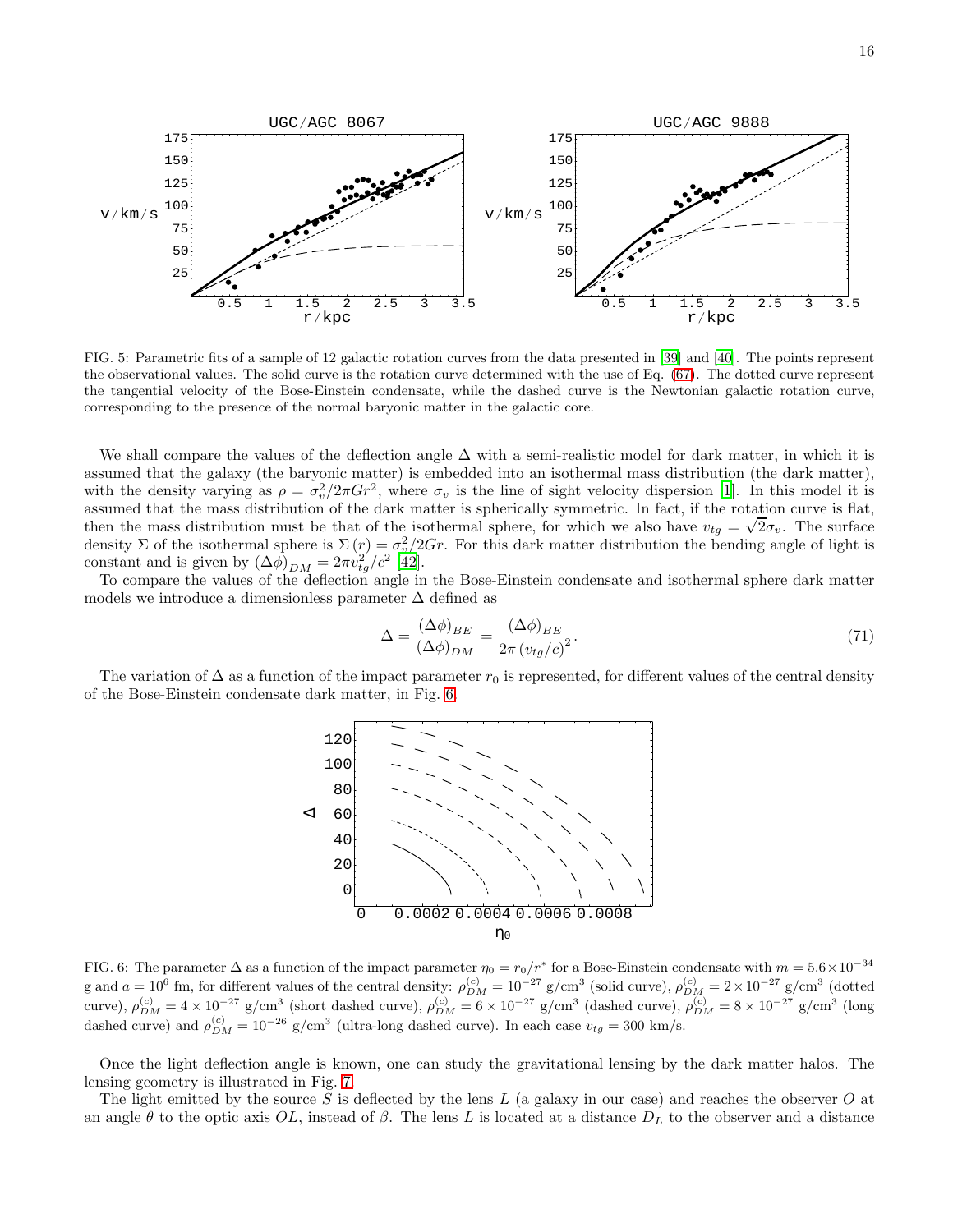

<span id="page-16-0"></span>FIG. 7: The lensing geometry, showing the location of the observer O, of the lensing galaxy L and of the source S. The deflection angle is  $\Delta \phi$ . The angular diameter distances  $D_L$ ,  $D_{LS}$  and  $D_S$  are also indicated.

 $D_{LS}$  to the source, respectively, while the observer-source distance is  $D_S$ .  $r_0$  is the impact factor (distance of closest approach) of the photon beam.

The lens equation is given by [\[42\]](#page-19-10)

$$
\tan \beta = \tan \theta - \frac{D_{LS}}{D_S} \left[ \tan \theta + \tan \left( (\Delta \phi)_{BE} - \theta \right) \right]. \tag{72}
$$

By assuming that the angle  $\theta$  is small, we have  $\tan \theta \approx \theta$  and the lens equation can be written as

$$
\beta \approx \theta - \frac{D_{LS}}{D_S} \left(\Delta \phi\right)_{BE}.
$$
\n(73)

In the special case of the perfect alignment of the source, lens and observers,  $\beta = 0$ , and the azimuthal axial symmetry of the problem yields a ring image, the Einstein ring, with angular radius

$$
\theta_E^{(BE)} \approx \frac{D_{LS}}{D_S} \left(\Delta \phi\right)_{BE}.\tag{74}
$$

This equation can be expressed in a more familiar form by taking into account that the impact parameter  $r_0 \approx D_L \theta$ , which gives

$$
\theta_E^{(BE)} \approx \sqrt{\frac{D_{LS}}{D_S D_L} \Delta \phi r_0} \approx \theta_E^{(GR)} \sqrt{\frac{r_0}{GM_B}} \sqrt{\Delta \phi},\tag{75}
$$

where  $\theta_E^{(GR)}$  $E_E^{(GR)}$  is the angular radius of the Einstein ring in the case of standard general relativity,  $\theta_E^{(GR)}$  $\sqrt{ }$  $E^{(GR)}=$  $4(D_{LS}/D_{S}D_{L})GM_{B}$ , with  $M_{B}$  denoting the baryonic mass of the galaxy.

In the case of a galaxy with a heavy isothermal dark matter distribution, the Einstein radius of the lens formed in perfect alignment is [\[42](#page-19-10)]

$$
\theta_E^{(DM)} = \left(\frac{4\pi\sigma_v^2}{c^2}\right) \frac{D_{LS}}{D_S}.\tag{76}
$$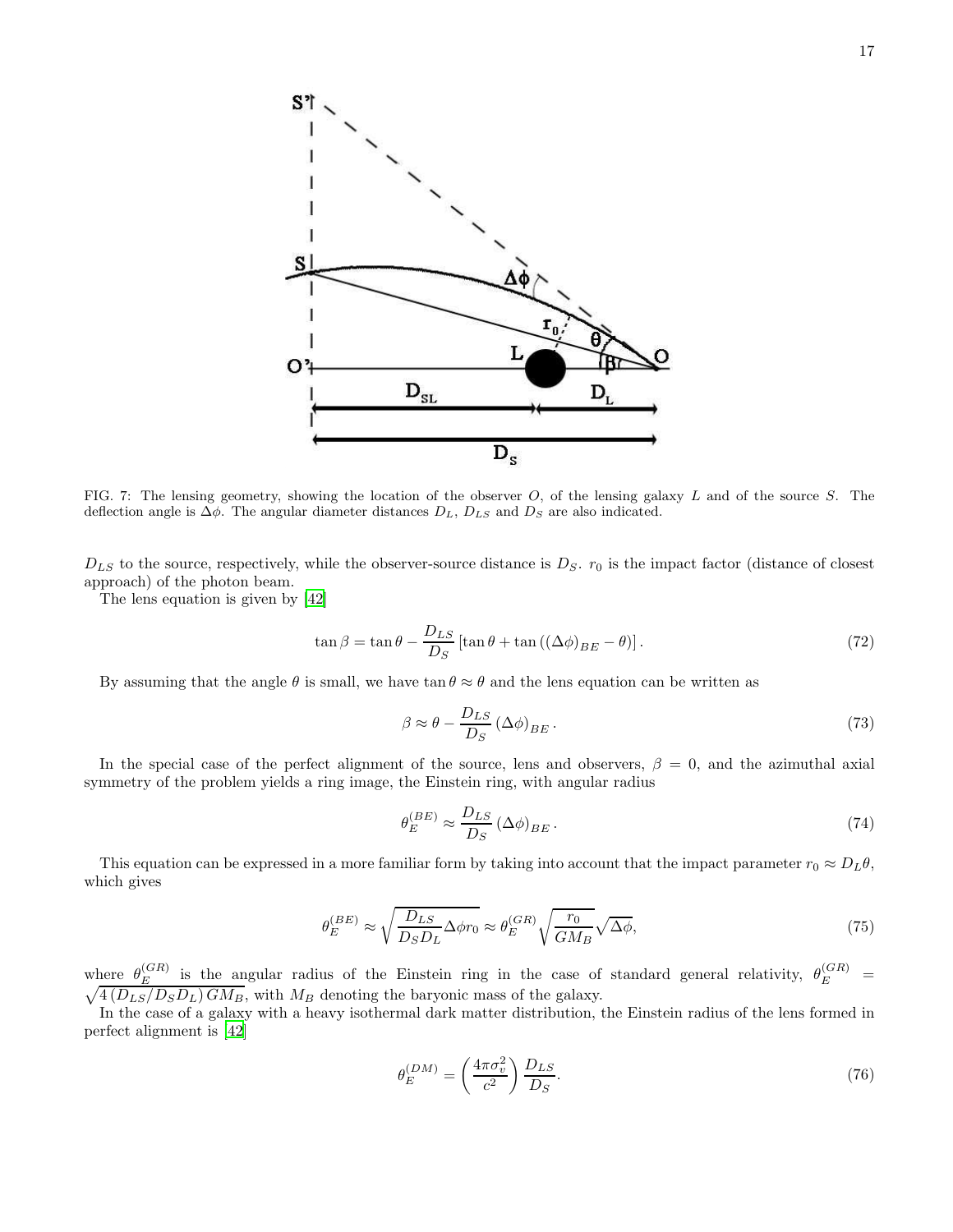$$
\Delta = \frac{\theta_E^{(BE)}}{\theta_E^{(DM)}} = \frac{(\Delta \phi)_{BE}}{2\pi (v_{tg}/c)^2}.
$$
\n(77)

Therefore the ratio of the angular radii of the Einstein rings in the Bose-Einstein condensate dark matter model and in the isothermal dark matter model is given by the same parameter  $\Delta$  which has been already introduced in Eq. [\(71\)](#page-15-2). Hence the variation of the ratio of the Einstein rings in the two models can also be obtained from Fig. [6.](#page-15-1)

#### VIII. DISCUSSIONS AND FINAL REMARKS

Galactic rotation curves pose a challenge to present day physics and one would like to have a better understanding of some of their intriguing phenomena, like their universality and the very good correlation between the amount of dark matter and the luminous matter in the galaxy. In the present work we have considered, and further developed, an alternative view to the dark matter problem, namely, that the galactic rotation curves can be explained by models in which dark matter is in the form of a Bose-Einstein condensate. This assumption leads to a complete description of the basic properties of the dark matter condensates at both the Newtonian and general relativistic level, and gives a definite set of predictions which can be tested observationally. In particular, we have shown that the model provides a good descriptions for the galactic rotation curves by fitting our model to the data of 12 observed curves.

The numerical values of the basic parameters (mass and radius) of the condensed dark matter halos sensitively depend on the mass m of the condensate, on the scattering length a and on the central density  $\rho_{DM}^{(c)}$ ,  $R_{DM}$  =  $R(a, m, \rho_{DM}^{(c)})$ ,  $M_{DM} = M_{DM}(a, m, \rho_{DM}^{(c)})$ . Of course, in general, the values of the mass and radius of the gravitational condensate depend on the adopted model for the non-linearity.

The scattering length a is defined as the zero-energy limit of the scattering amplitude  $f(12)$ . Depending on the spin dependence of the underlying particle interaction, the scattering length may in general be also spin dependent. The spin independent part of the quantity is referred to as the coherent scattering length  $a_c$ . The scattering lengths can be obtained for some systems in the laboratory. In our estimations we have used the value of the scattering length obtained for dilute atomic Bose-Einstein condensates in terrestrial laboratory experiments. Another essential parameter is the mass m of the condensate particle, which, due to the lack of information about the physical nature of the dark matter, is a free parameter, which must be constrained by observations.

A powerful observational tool for discriminating between standard dark matter and Bose-Einstein condensate models is the study of the deflection of light (gravitational lensing) by the dark matter halos. Due to the fixed form of the galactic metric in the flat rotation curves region, in standard dark matter models the light bending angle is a function of the tangential velocity of particles in stable circular orbit and of the baryonic mass and radius of the galaxy. Generally, the specific form of the bending angle is determined by the galactic metric, and this form is very different for the Bose-Einstein condensate dark matter as compared to the other dark matter or modified gravity models (MOND [\[3\]](#page-18-2), non-symmetric gravity [\[5](#page-18-4)], long-range self-interacting scalar fields [\[11\]](#page-18-10) etc.).

The gravitational light deflection angle predicted by the Bose-Einstein condensate models is much larger than the value predicted by the standard dark matter approach. For example, there are significant differences in the lensing effect with respect to the isothermal dark matter halo model. Therefore the study of the gravitational lensing may provide evidence for the existence of the dark matter in the form of a Bose-Einstein condensate. Therefore, the study of the galaxy-galaxy lensing and of the dark matter halos' properties could provide strong constraints on the Bose-Einstein dark matter model and on related physical models.

In the present approach to dark matter all the relevant physical quantities can be obtained from observable parameters (the dark halo mass, the radius of the galaxy and the observed flat rotational velocity curves). Therefore this opens the possibility of testing the Bose-Einstein condensation models by using astronomical and astrophysical observations at the galactic-intergalactic scale. In this paper we have provided some basic theoretical tools necessary for the in depth comparison of the predictions of the condensate model and of the observational results.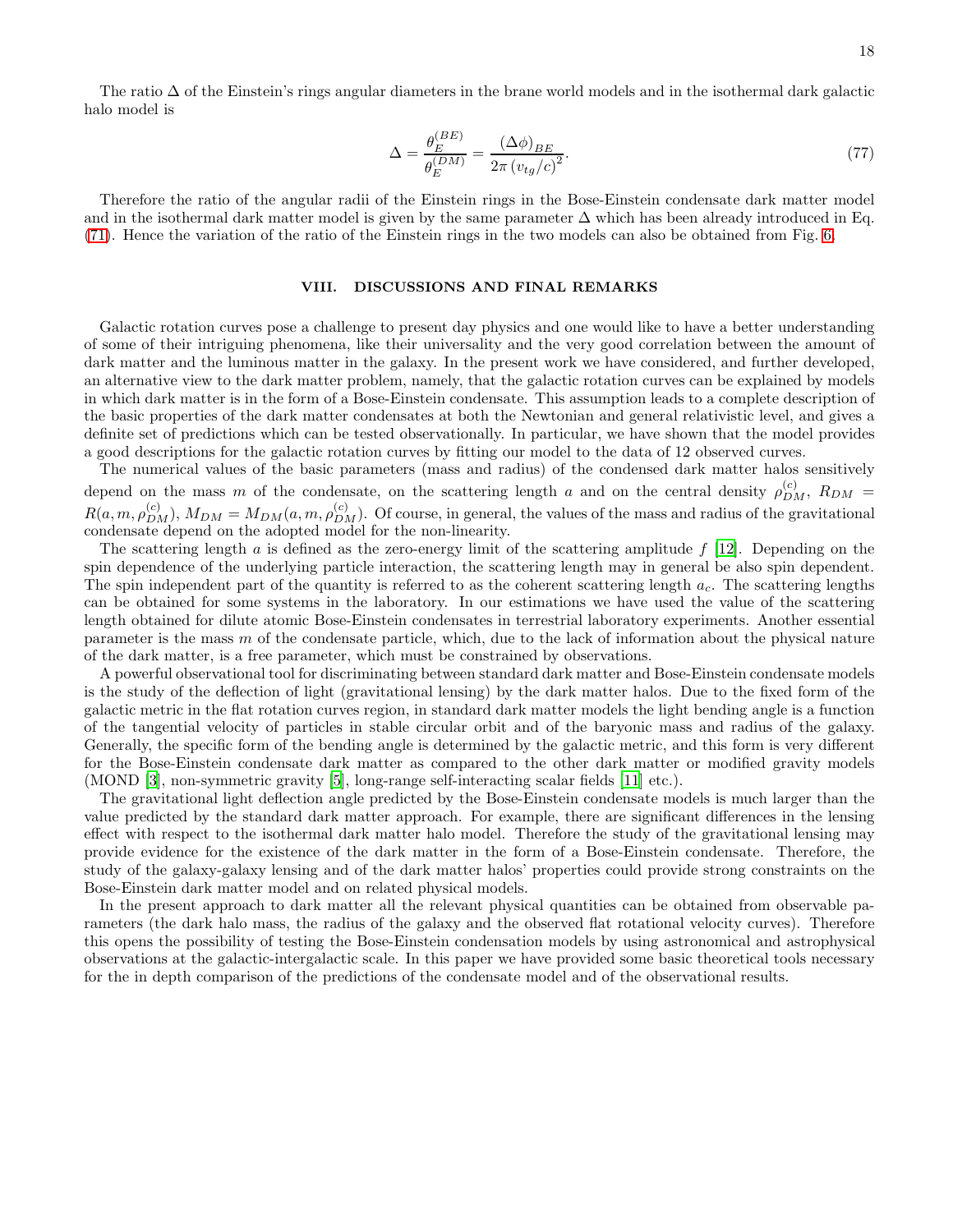#### Acknowledgments

The work of CGB was supported by research grant BO 2530/1-1 of the German Research Foundation (DFG). TH is supported by the RGC grant No. 7027/06P of the government of the Hong Kong SAR.

- <span id="page-18-0"></span>[1] J. Binney and S. Tremaine, Galactic dynamics, Princeton University Press, Princeton (1987); M. Persic, P. Salucci and F. Stel, Mon. Not. R. Astron. Soc. 281, 27 (1996); A. Boriello and P. Salucci, Mon. Not. R. Astron. Soc. 323, 285 (2001).
- <span id="page-18-1"></span>[2] R. H. Sanders, Astron. Astrophys. 136, L21 (1984); R. H. Sanders, Astron. Astrophys. 154, 135 (1986).
- <span id="page-18-2"></span>[3] M. Milgrom, Astrophys. J. 270, 365 (1983); J. Bekenstein and M. Milgrom, Astrophys. J. 286, 7 (1984); M. Milgrom, New Astron. Rev. 46, 741, (2002); M. Milgrom, Astrophys. J. 599, L25, (2003); J. D. Bekenstein, Phys. Rev. D 70, 083509 (2004).
- <span id="page-18-3"></span>[4] P. D. Mannheim, Astrophys. J. 419, 150 (1993); P. D. Mannheim, Astrophys. J. 479, 659 (1997).
- <span id="page-18-4"></span>[5] J. W. Moffat and I. Y. Sokolov, Phys. Lett. B378, 59 (1996); J. R. Brownstein and J. W. Moffat, Astrophys. J. 636, 721 (2006); J. R. Brownstein and J. W. Moffat, Mon. Not. R. Astron. Soc. 367, 527 (2006).
- <span id="page-18-5"></span>[6] M. D. Roberts, Gen. Rel. Grav. 36, 2423 (2004).
- <span id="page-18-6"></span>[7] M. K. Mak and T. Harko, Phys. Rev. D 70, 024010 (2004); T. Harko and M. K. Mak, Annals Phys. 319, 471 (2005); T. Harko and K. S. Cheng, Astrophys. J. 636, 8 (2005); C. G. Boehmer and T. Harko, [arXiv:0705.2496](http://arxiv.org/abs/0705.2496) (2007).
- <span id="page-18-7"></span>[8] V. V. Zhytnikov and J. M. Nester, Phys. Rev. Lett. 73, 2950 (1994).
- <span id="page-18-8"></span>[9] J. M. Overduin and P. S. Wesson, Phys. Repts. 402, 267 (2004).
- <span id="page-18-9"></span>[10] I. F. M. Albuquerque and L. Baudis, Phys. Rev. Lett. **90**, 221301 (2003).
- <span id="page-18-10"></span>[11] J. W. Lee and I. G. Koh, Phys. Rev. D53, 2236 (1996); U. Nucamendi, M. Salgado and D. Sudarsky, Phys. Rev. Lett. 84, 3037 (2000); T. Matos and F. S. Guzman, Class. Quant. Grav. 18, 5055 (2001); U. Nucamendi, M. Salgado and D. Sudarsky, Phys. Rev. D 63, 125016 (2001); A. Arbey, J. Lesgourgues and P. Salati, Phys. Rev. D64, 123528 (2001); A. Arbey, J. Lesgourgues and P. Salati, Phys. Rev. D65, 083514 (2002); L. G. Cabral-Rosetti, T. Matos, D. Nunez and R. A. Sussman, Class. Quant. Grav. 19, 3603 (2002); J. E. Lidsey, T. Matos and L. Arturo Urena-Lopez, Phys. Rev. D 66, 023514 (2002); A. Arbey, J. Lesgourgues and P. Salati, Phys. Rev. D68, 023511 (2003); J. P. Mbelek, Astron. Astrophys. 424, 761 (2004); T. Matos, D. Nunez, R. A. Sussman, Class. Quant. Grav. 21, 5275 (2004); A. Bernal and F. S. Guzman, Phys. Rev. D74, 103002 (2006); A. Bernal and F. S. Guzman, Phys. Rev. D74, 063504 (2006); F. S. Guzman and L. Arturo Urena-Lopez, Astrophys. J. 645, 814 (2006); A. Arbey and F. Mahmoudi, Phys. Rev. D75, 063513 (2007); C. G. Boehmer and T. Harko, [arXiv:0705.1756](http://arxiv.org/abs/0705.1756) (2007).
- <span id="page-18-11"></span>[12] F. Dalfovo, S. Giorgini, L. P. Pitaevskii and S. Stringari, Rev. Mod. Phys. 71, 463 (1999).
- <span id="page-18-12"></span>[13] E. A. Cornell and C. E. Wieman, Rev. Mod. Phys. 74, 875 (2002); W. Ketterle, Rev. Mod. Phys. 74, 1131 (2002); L. Pitaevskii and S. Stringari, Bose-Einstein condensation, Clarendon Press, Oxford (2003); R. A. Duine and H. T. C. Stoof, Phys. Repts. 396, 115 (2004); Q. Chen, J. Stajic, S. Tan and K. Levin, Phys. Rept. 412, 1 (2005).
- <span id="page-18-13"></span>[14] M. H. Anderson, J. R. Ensher, M. R. Matthews, C. E. Wieman and E. A. Cornell, Science 269, 198 (1995); C. C. Bradley, C. A. Sackett, J. J. Tollett and R. G. Hulet, Phys. Rev. Lett. 75, 1687 (1995); K. B. Davis, M. O. Mewes, M. R. Andrews, N. J. van Drutten, D. S. Durfee, D. M. Kurn and W. Ketterle, Phys. Rev. Lett. 75, 3969 (1995).
- <span id="page-18-14"></span>[15] S. J. Sin, Phys. Rev. D50, 3650 (1994); S. U. Ji and S. J. Sin, Phys. Rev. D50, 3655 (1994).
- <span id="page-18-15"></span>[16] W. Hu, R. Barkana and A. Gruzinov, Phys. Rev. Lett. 85, 1158 (2000).
- <span id="page-18-16"></span>[17] S. Khlebnikov, Phys. Rev. A **66**, 063606 (2002).
- <span id="page-18-17"></span>[18] M. Nishiyama, M.-A. Morita and M. Morikawa, [astro-ph/0403571](http://arxiv.org/abs/astro-ph/0403571) (2004).
- <span id="page-18-18"></span>[19] F. Ferrer and J. A. Grifols, JCAP 0412, 012 (2004).
- <span id="page-18-19"></span>[20] J. A. Grifols, Astropart. Phys. **25**, 98 (2006).
- <span id="page-18-20"></span>[21] T. Fukuyama and M. Morikawa, Progress of Theoretical Physics 115, 1047 (2006); T. Fukuyama, M. Morikawa and T. Tatekawa, [arXiv:0705.3091](http://arxiv.org/abs/0705.3091) (2007).
- <span id="page-18-21"></span>[22] J. M. Whittaker, Proc. Roy. Soc. A306, 1 (1968)
- <span id="page-18-22"></span>[23] A. D. Dolgov, A. Yu. Smirnov, Phys. Lett. B **621**, 1 (2005).
- <span id="page-18-23"></span>[24] E. W. Mielke, B. Fuchs and F. E. Schunck, [astro-ph/0608526](http://arxiv.org/abs/astro-ph/0608526) (2006).
- <span id="page-18-24"></span>[25] J. Moffat, [astro-ph/0602607](http://arxiv.org/abs/astro-ph/0602607) (2006).
- <span id="page-18-25"></span>[26] J. Mielczarek, T. Stachowiak and M. Szydlowski, [arXiv:0705.3017](http://arxiv.org/abs/0705.3017) (2007).
- <span id="page-18-26"></span>[27] M. Yu. Khlopov, B. A. Malomed and Ya. B. Zeldovich, Mon. Not. R. Astron. Soc. 215, 575 (1985); I. G. Dymnikova and M. Yu. Khlopov, Mod. Phys. Lett. A15, 2305 (2000); I. G. Dymnikova and M. Yu. Khlopov, Eur. Phys. J. C20, 139 (2001).
- <span id="page-18-27"></span>[28] C. J. Short and P. Coles, JCAP 12, 012 (2006); C. J. Short and P. Coles, JCAP 12, 016 (2006); P. Coles and C. J. Spencer, Mon. Not. R. Astron. Soc. 342, 176 (2003); P. Coles, Mon. Not. R. Astron. Soc. 330, 421 (2002).
- <span id="page-18-28"></span>[29] T. Padmanabhan, Class. Quant. Grav. 19, 5387 (2002); T. Padmanabhan, Int. J. Mod. Phys. D13, 2293 (2004); A. Arbey, [astro-ph/0506732;](http://arxiv.org/abs/astro-ph/0506732) A. Arbey, Phys. Rev. D74, 043516 (2006); T. Padmanabhan, [arXiv:0705.2533.](http://arxiv.org/abs/0705.2533)
- <span id="page-18-29"></span>[30] C. Barcelo, S. Liberati and M. Visser, Class. Quant. Grav. 18, 1137 (2001).
- <span id="page-18-30"></span>[31] E. B. Kolomeisky, T. J. Newman, J. P. Straley and X. Qi, Phys. Rev. Lett. 85, 1146 (2000).
- <span id="page-18-31"></span>[32] C. Barcelo, S. Liberati and M. Visser, Living Rev. Rel. 8, 12 (2005).